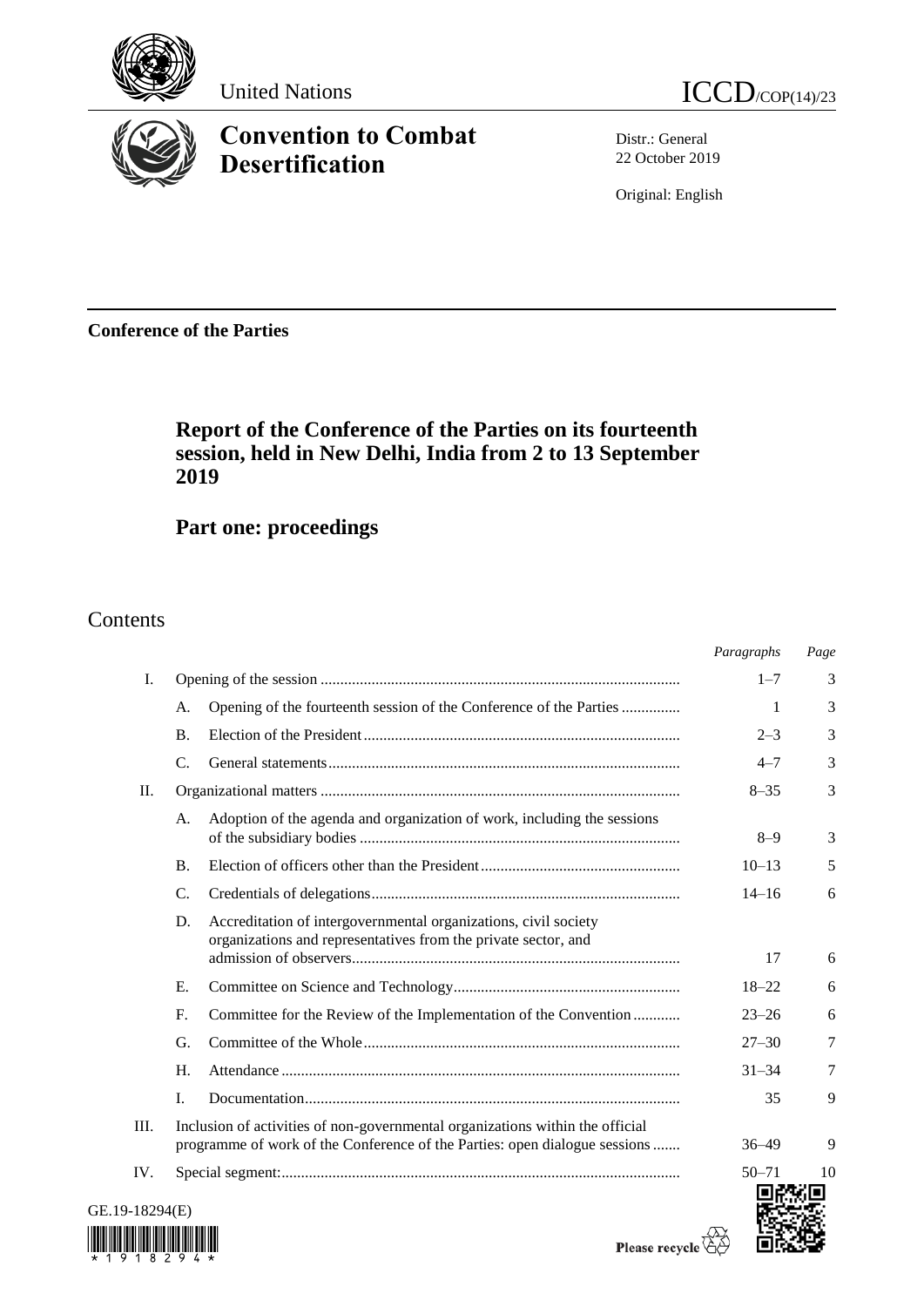|         | А.                                                                                            |                                                                           | $51 - 58$ | 10 |
|---------|-----------------------------------------------------------------------------------------------|---------------------------------------------------------------------------|-----------|----|
|         | <b>B.</b>                                                                                     |                                                                           | $59 - 62$ | 11 |
|         | C.                                                                                            |                                                                           | $63 - 67$ | 11 |
|         | D.                                                                                            |                                                                           | 68        | 12 |
|         | Ε.                                                                                            |                                                                           | $69 - 71$ | 12 |
| V.      | Decisions and resolution adopted by the Conference of the Parties                             |                                                                           | $72 - 79$ | 13 |
|         | A.                                                                                            | Decisions taken at the recommendation of the President of the             | 73        | 13 |
|         | <b>B.</b>                                                                                     |                                                                           | 74        | 13 |
|         | $\mathcal{C}$ .                                                                               | Decisions taken at the recommendation of the Committee of the Whole       | $75 - 76$ | 13 |
|         | D.                                                                                            | Decisions taken at the recommendation of the Committee for the Review     | 77        | 14 |
|         | Ε.                                                                                            | Decisions taken at the recommendation of the Committee on Science         | 78        | 14 |
|         | F.                                                                                            |                                                                           | 79        | 14 |
| VI.     |                                                                                               |                                                                           | $80 - 84$ | 15 |
|         | A.                                                                                            | Adoption of the report of the Conference of the Parties on its fourteenth | 80        | 15 |
|         | <b>B.</b>                                                                                     |                                                                           | $81 - 84$ | 15 |
| Annexes |                                                                                               |                                                                           |           |    |
| I.      | Declaration of civil society organizations attending the fourteenth session of the Conference |                                                                           |           | 16 |
| П.      |                                                                                               |                                                                           |           | 18 |
| III.    |                                                                                               |                                                                           |           | 22 |
| IV.     |                                                                                               |                                                                           |           | 29 |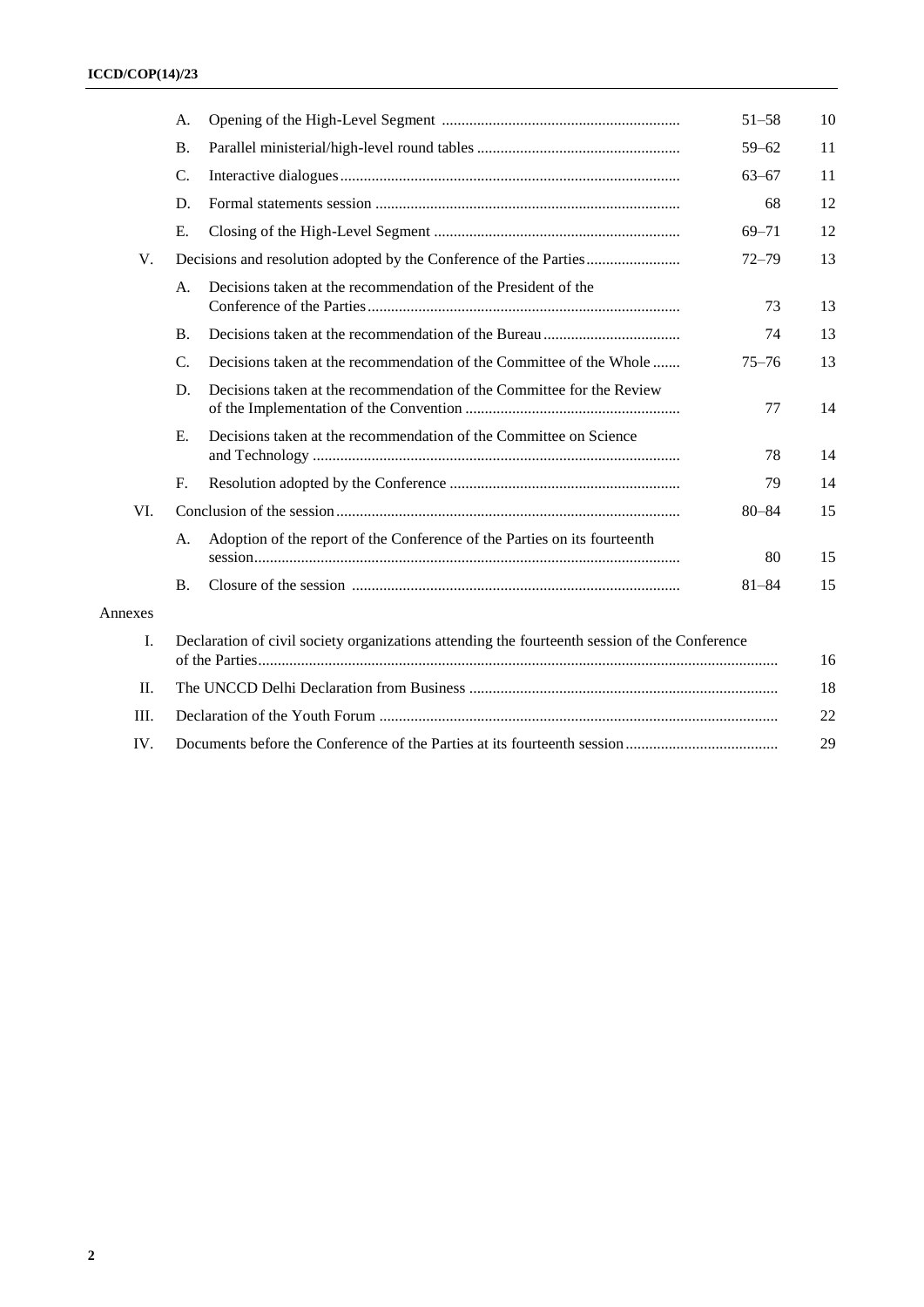## **I. Opening of the session**

### **A. Opening of the fourteenth session of the Conference of the Parties**

1. On 2 September 2019, the fourteenth session of the Conference of the Parties (COP 14) was opened by Mr. Sun Guoji, Director General, Department of Combating Desertification, National Forestry and Grassland Administration of China, on behalf of the COP 13 President H.E. Mr. Zhang Jianlong. Pursuant to article 22 of the rules of procedure of the United Nations Convention to Combat Desertification (UNCCD), the President of COP 13 made a statement.

### **B. Election of the President**

#### **(Agenda item 1 (a))**

2. At its 1st meeting, on 2 September 2019, the COP elected, by acclamation, H.E. Mr. Prakash Javadekar, Minister for Environment, Forest and Climate Change, of the Republic of India, as President of its fourteenth session of the Conference of the Parties (COP 14).

3. The incoming President made a statement.

## **C. General statements**

4. Also, at the 1st meeting, on 2 September 2019, H.E. Mr. Babul Supriyo, Minister of State, Ministry of Environment, Forests and Climate Change, of the Republic of India made a statement on behalf of the host country.

5. At the same meeting, Mr. Ibrahim Thiaw, Executive Secretary of the United Nations Convention to Combat Desertification, made a statement.

6. Also at the 1st meeting, statements were made by the representatives of the State of Palestine (on behalf of the Group of 77 and China), Finland (on behalf of the European Union and its Member States), the Democratic Republic of the Congo (on behalf of the Regional Implementation Annex for Africa (Annex I)), Iraq (on behalf of the Asia-Pacific Group), Grenada (on behalf of the Latin American and Caribbean Group), Malta (on behalf of the Regional Implementation Annex for the Northern Mediterranean (Annex IV)), Belarus (on behalf of Regional Implementation Annex for Central and Eastern Europe (Annex V)) and Saudi Arabia (on behalf of the Arab Group).

7. Furthermore, a statement was made by a representative of a non-governmental organization (Gram Bharati Samiti).

## **II. Organizational matters**

### **A. Adoption of the agenda and organization of work, including the sessions of the subsidiary bodies**

#### **(Agenda item 1 (b) and (f))**

8. The Conference considered agenda item 1 (b) and (f) at its 1st meeting, on 2 September 2019.

9. Following a statement by the President of COP 14, the Conference adopted its agenda and the organization of work as contained in document  $ICCD/COP(14)/1$ , as follows:

1. Organizational matters: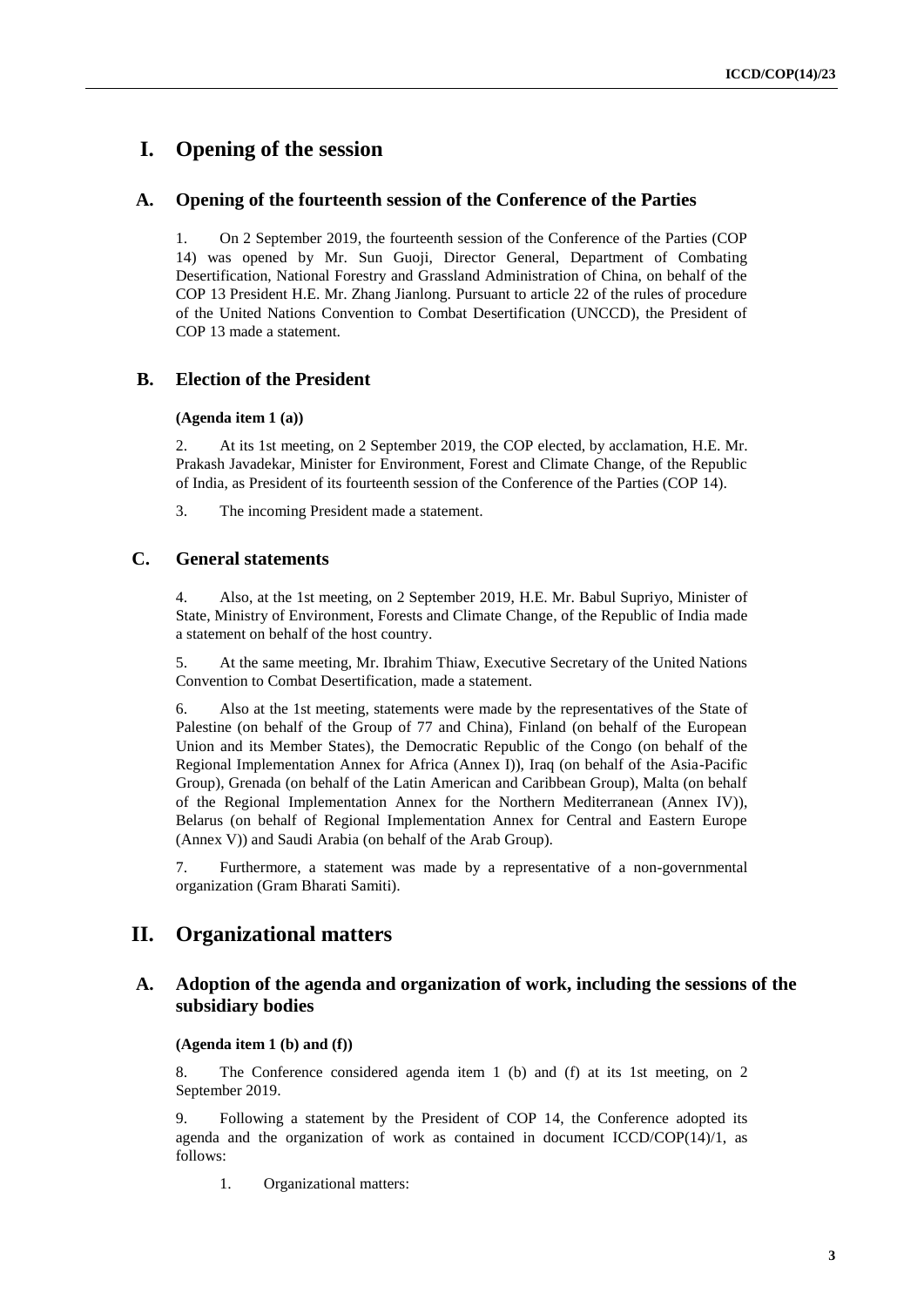- (a) Election of the President;
- (b) Adoption of the agenda;
- (c) Election of officers other than the President:
	- (i) Election of Vice-Presidents;
	- (ii) Election of the Chair of the Committee on Science and Technology;
	- (iii) Election of the Chair of the Committee for the Review of the Implementation of the Convention;
- (d) Credentials of delegations;
- (e) Accreditation of intergovernmental organizations, civil society organizations and representatives from the private sector, and admission of observers;
- (f) Organization of work, including the sessions of the subsidiary bodies.
- 2. 2030 Agenda for Sustainable Development: implications for the United Nations Convention to Combat Desertification:
	- (a) Integration of Sustainable Development Goal 15 and related target 15.3 into the implementation of the United Nations Convention to Combat Desertification and land degradation neutrality;
	- (b) Modalities, criteria and terms of reference for a midterm evaluation of the UNCCD 2018–2030 Strategic Framework;
	- (c) Implementation of the United Nations Convention to Combat Desertification communication plan and the United Nations Decade for Deserts and the Fight against Desertification (2010–2020).
- 3. Effective implementation of the Convention at national, subregional and regional level:
	- (a) Report of the Committee for the Review of the Implementation of the Convention and its recommendations to the Conference of the Parties;
	- (b) Promotion and strengthening of relationships with other relevant conventions and international organizations, institutions and agencies;
	- (c) Follow-up on policy frameworks and thematic issues:
		- (i) Drought;
		- (ii) Sand and dust storms;
		- (iii) New and emerging issues: land tenure;
	- (d) Securing of additional investments and relations with financial mechanisms: Global Mechanism.
- 4. Linking scientific knowledge with decision-making: review of the report of the Committee on Science and Technology and its recommendations to the Conference of the Parties.
- 5. Special segment:
	- (a) Parallel ministerial/high-level round tables:
		- (i) Round table 1: Land, climate and renewable energy;
		- (ii) Round table 2: Rural and urban communities failing or flourishing together;
		- (iii) Round table 3: Fostering a global movement for ecosystem restoration;
	- (b) Interactive dialogue 1: A values-based approach to land stewardship;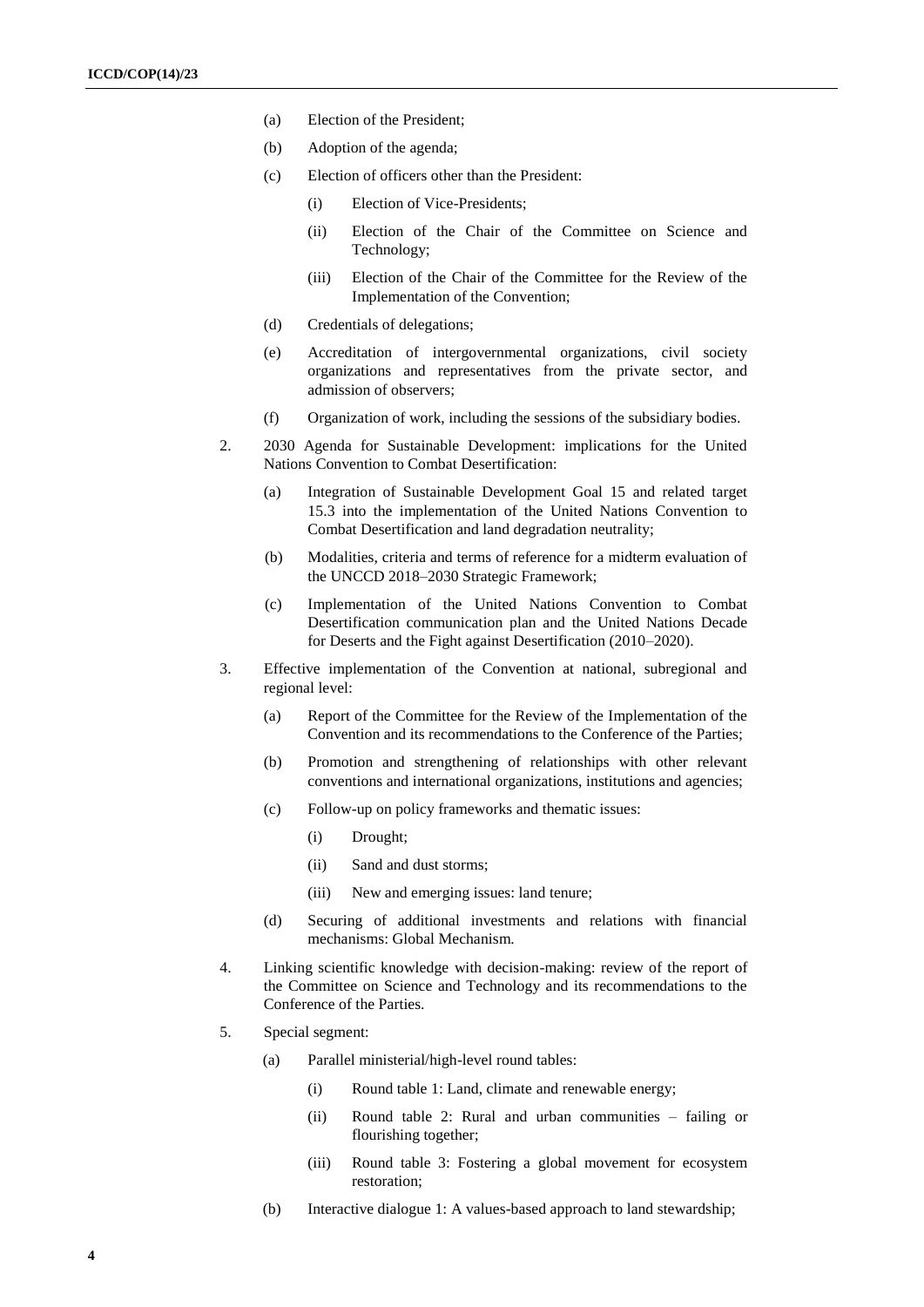- (c) Interactive dialogue 2: Healthy land healthy people;
- (d) Interactive dialogue 3: Boosting sustainable value chains for landbased business.
- 6. Programme and budget:
	- (a) Programme and budget for the biennium 2020–2021;
	- (b) Financial performance for the Convention trust funds;
	- (c) Report of the Evaluation Office.
- 7. Procedural matters:
	- (a) Participation and involvement of civil society organizations in meetings and processes of the United Nations Convention to Combat Desertification;
	- (b) Participation and involvement of the private sector in meetings and processes of the United Nations Convention to Combat Desertification and the business engagement strategy;
	- (c) Programme of work for the fifteenth session of the Conference of the Parties.
- 8. Report on the session.

## **B. Election of officers other than the President**

#### **(Agenda item 1 (c))**

10. The Conference considered this agenda item at its 1st, 2nd and 14th meetings, on 2, 4 and 13 September 2019, and elected the following officers for its fourteenth session:

*Vice-Presidents:*

- Mr. Claude Nyamugabo (Democratic Republic of the Congo)
- Mr. Almoustapha Garba (Niger)
- Mr. Abdulrahman Alfadley (Saudi Arabia)
- Mr. Carlos M. Rodriguez (Costa Rica)
- Mr. Robert Browne (Saint Vincent and the Grenadines)
- Mr. Andrey Kuzmich (Belarus)
- Mr. Ashot Vardevanyan (Armenia)
- Mr. Franz Breitwieser (Austria)
- Ms. Barbara De Rosa-Joynt (United States of America)

11. At the 2nd meeting, on 4 September 2019, the Conference appointed Mr. Carlos M. Rodriguez (Costa Rica) as Rapporteur of the fourteenth session.

#### *Chair of the Committee on Science and Technology*

12. At the 14th meeting, on 13 September 2019, the Conference elected Mr. Bongani Masuku (Eswatini) as Chair of the forthcoming fifteenth session of the Committee on Science and Technology.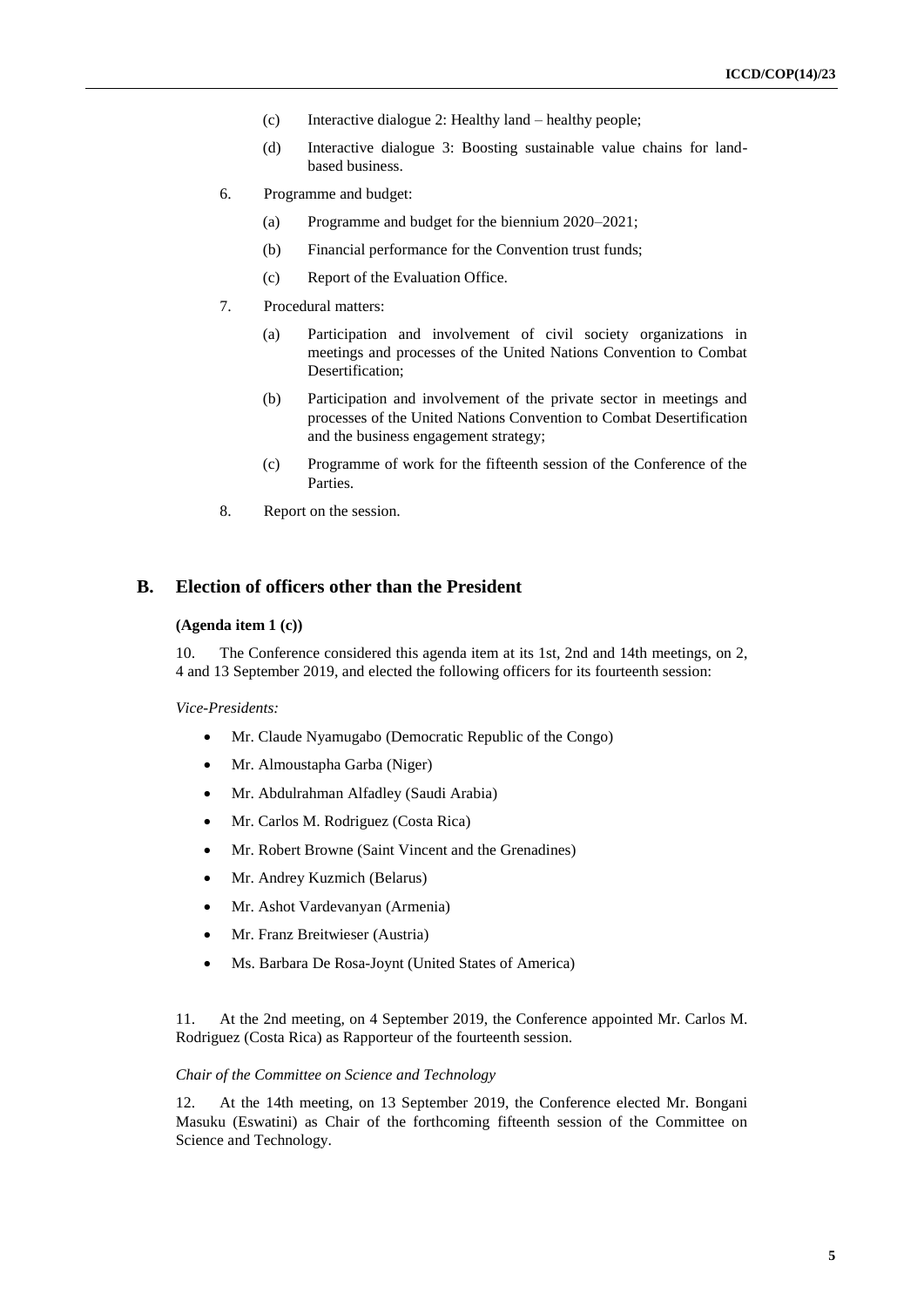*Chair of the Committee for the Review of the Implementation of the Convention*

13. At the 14th meeting, on 13 September 2019, the Conference elected Mr. Trevor Benn (Guyana) as Chairperson of the forthcoming nineteenth and twentieth sessions of the Committee for the Review of the Implementation of the Convention.

### **C. Credentials of delegations**

#### **(Agenda item 1 (d))**

14. At its 4th and 14th meetings, on 6 September and 13 September 2019, the Conference considered the provisional report on credentials of delegations, as contained in document  $ICCD/COP(14)/21$ , and the final report on credentials of delegations, as contained in document ICCD/COP(14)/22, and the recommendations contained therein.

15. At its 14th meeting, the Conference adopted a draft decision contained in document ICCD/COP(14)/L.5 approving the final report on credentials.

16. The COP, on the basis of the final report of the Bureau to the COP and additional credentials provided by Niger, accepted the credentials of Parties attending the session.

## **D. Accreditation of intergovernmental organizations, civil society organizations and representatives from the private sector, and admission of observers**

#### **(Agenda item 1 (e))**

17. At the 1st meeting, on 2 September 2019, following a statement by a representative of the UNCCD, the Conference decided to accredit as observers the national, international, governmental and intergovernmental organizations listed in annex I, the non-governmental and civil society organizations listed in annex II and the business and industry entities listed in annex III of document ICCD/COP(14)/15 and the non-governmental and civil society organizations listed in annex I of document ICCD/COP(14)/15/Add.1.

### **E. Committee on Science and Technology**

18. The fourteenth session of the Committee on Science and Technology was convened under the chairmanship of the Vice-Chair, Mr. Carl Kojo Fiati (Ghana). The Committee held six meetings, from 3 to 6 September 2019.

19. At the 1st meeting, on 3 September 2019, the Committee adopted its provisional agenda as contained in document ICCD/COP(14)/CST/1, and approved the organization of work for the session as contained in the annex of the document.

20. At the same meeting, the Committee agreed to establish a contact group and appointed Mr. Matti Nummelin (Finland) as Facilitator of the contact group.

21. At its 6th meeting, on 6 September 2019, the Committee elected, by acclamation, the following as Vice-Chairs for its forthcoming fourteenth session: Ms. Anna Louise (Italy), Mr. Ratko Ristic (Serbia), Mr. Pablo Viegas (Argentina) and Ms. Karma Dema Dorji (Bhutan).

22. The Committee submitted six recommendations to the COP. The Conference took action on these recommendations at its 6th meeting, on 6 September 2019.

### **F. Committee for the Review of the Implementation of the Convention**

23. The eighteenth session of the Committee for the Review of the Implementation of the Convention was convened under the chairmanship of Mr. Samuel Mabilin Contreras (Philippines). The Committee held four meetings, from 3 to 12 September 2019.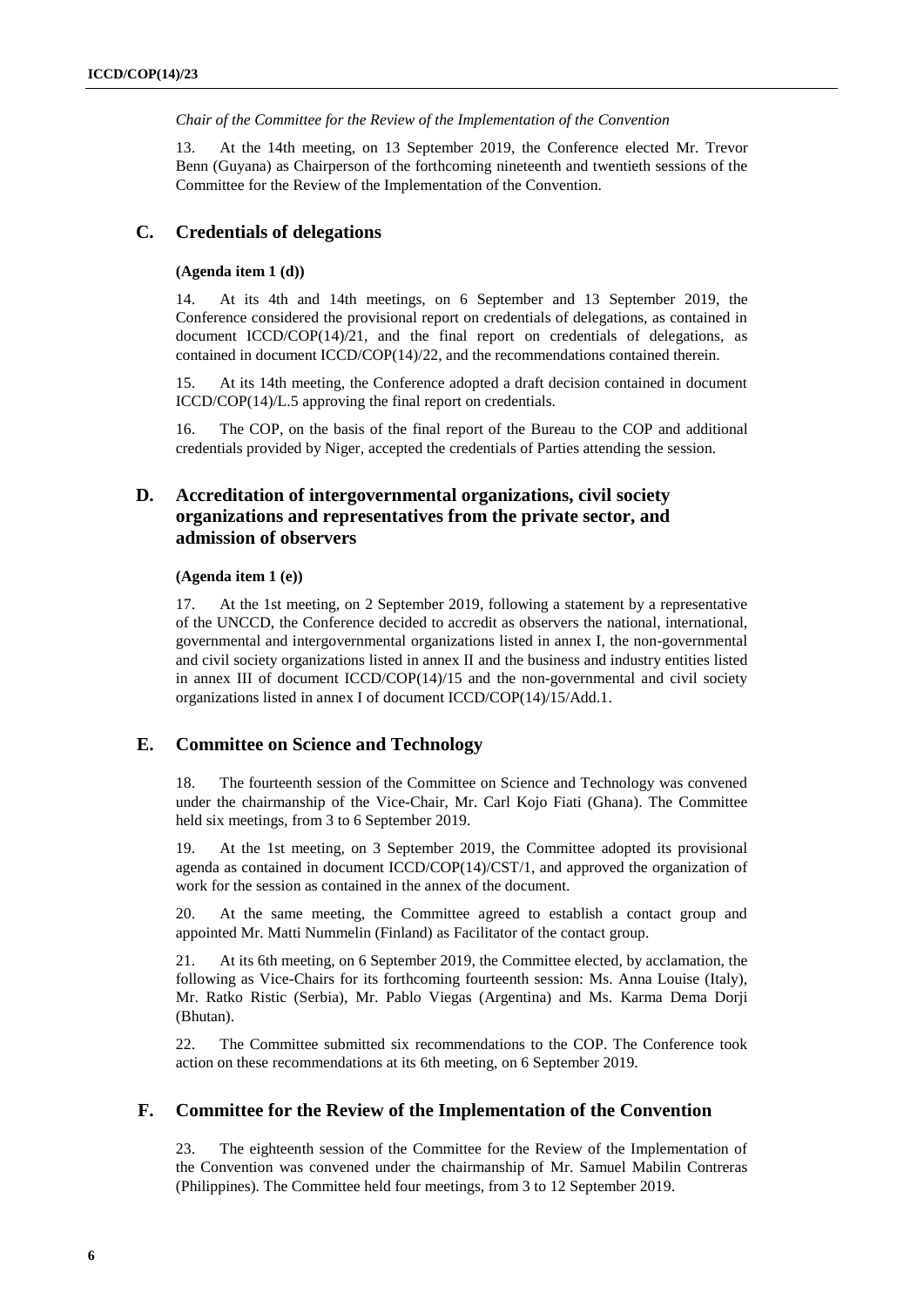24. At the 1st meeting, on 3 September 2019, the Committee adopted its provisional agenda as contained in document ICCD/CRIC(18)/1 and approved the organization of work for the session as contained in the annex of the document.

25. Also at the same meeting, the Committee agreed to establish a contact group and appointed Ms. Skumsa Ntshanga (South Africa) as Facilitator of the contact group.

26. The Committee submitted seven recommendations to the COP. The Conference took action on these recommendations at its 4th meeting, on 12 September 2019.

### **G. Committee of the Whole**

27. At its 1st meeting, on 2 September 2019, the Conference decided to establish a Committee of the Whole (COW) and to allocate to the Committee the agenda items listed in paragraph 16 of the COP 14 agenda contained in document ICCD/COP(14)/1 and as orally corrected.

28. Also, at its 1st meeting, the Conference designated Mr. Trevor Benn (Guyana) as Chair of the Committee of the Whole. The Committee held six meetings, from 3 to 12 September 2019.

29. At its 1st meeting, the Committee established two contact groups: (a) a contact group on programme and budget matters, and (b) a contact group on COW matters other than the programme and budget. The Committee decided that the Chair of the Committee of the Whole would serve as the Facilitator of the first meetings of the Contact Groups, on the understanding that the respective Facilitators would be appointed once identified. At its 2nd meeting, the Committee appointed Mr. Troy Torrington (Guyana) as the Facilitator of Contact Group 2 on COW matters other than the programme and budget. At its 3rd meeting, the Committee appointed Mr. R.B. Lal (India) as the Facilitator of Contact Group 1 on programme and budget matters.

30. The Committee submitted 18 recommendations to the COP. The Conference took action on these recommendations at its 5th and 6th meetings, on 12 and 13 September 2019.

#### **H. Attendance**

31. The fourteenth session of the COP was attended by representatives of the following 156 Parties to the Convention:

| Algeria                             | Burkina Faso             | Cuba                                |
|-------------------------------------|--------------------------|-------------------------------------|
| Angola                              | Burundi                  | Czech Republic                      |
| Argentina                           | Cambodia                 | Democratic People's                 |
| Armenia                             | Cameroon                 | Republic of Korea                   |
| Australia                           | Canada                   | Democratic Republic of the<br>Congo |
| Austria                             | Central African Republic |                                     |
| Azerbaijan                          | Chad                     | Djibouti                            |
| Bangladesh                          | Chile                    | Dominican Republic                  |
| <b>Belarus</b>                      | China                    | Ecuador                             |
|                                     |                          | Egypt                               |
| Belgium                             | Colombia                 | <b>Equatorial Guinea</b>            |
| Benin                               | Comoros                  | Eritrea                             |
| <b>Bhutan</b>                       | Congo                    |                                     |
| <b>Bolivia (Plurinational State</b> | Cook Islands             | Estonia                             |
| of)                                 | Costa Rica               | Eswatini                            |
| Bosnia and Herzegovina              |                          | Ethiopia                            |
|                                     | Côte d'Ivoire            | European Union                      |
| <b>Botswana</b>                     | Croatia                  |                                     |
| <b>Brazil</b>                       |                          | Fiji                                |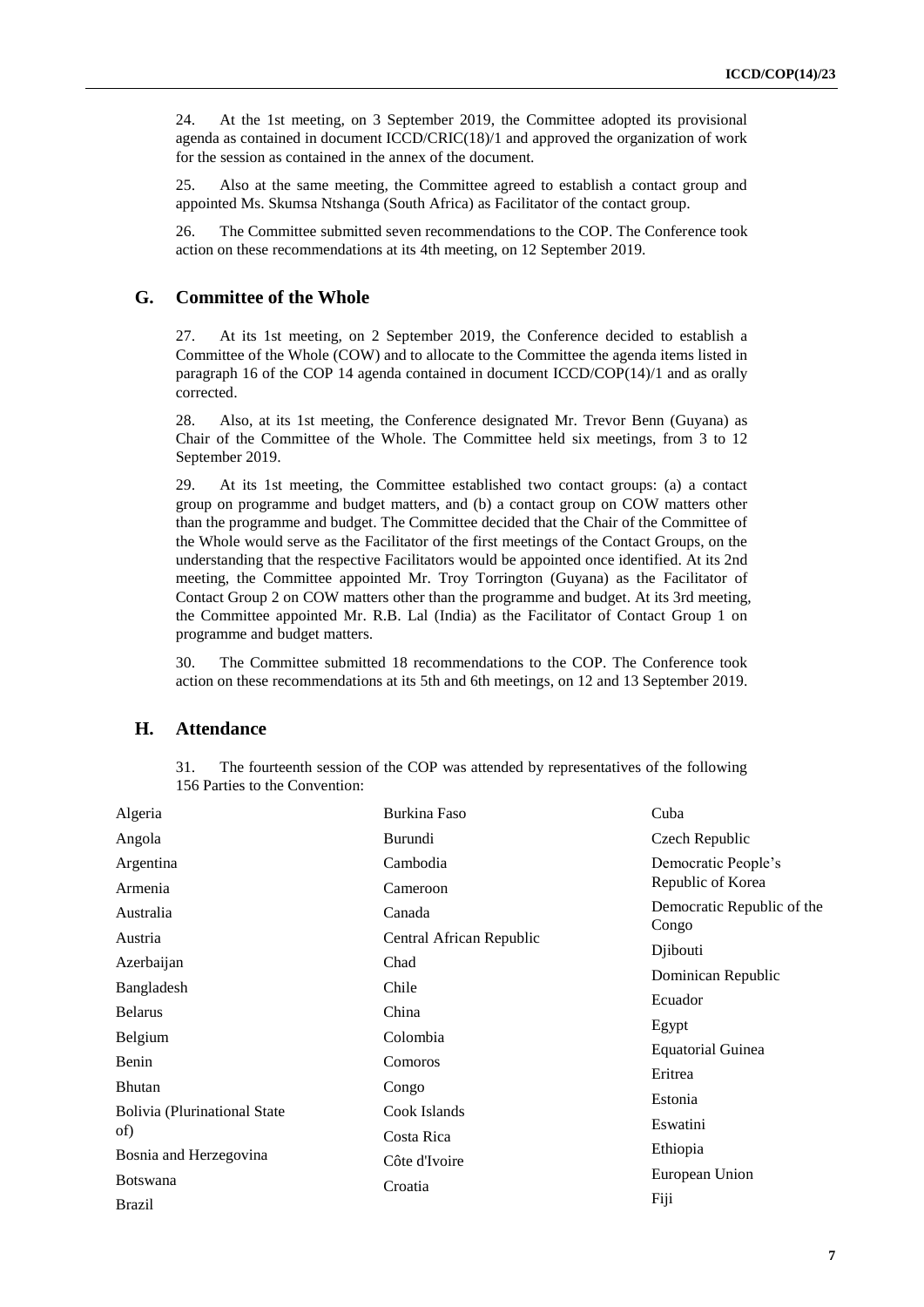| Finland                    | Malawi                    | Sao Tome and Principe           |
|----------------------------|---------------------------|---------------------------------|
| France                     | Maldives                  | Saudi Arabia                    |
| Gabon                      | Mali                      | Senegal                         |
| Gambia                     | Malta                     | Serbia                          |
| Georgia                    | <b>Marshall Islands</b>   | Seychelles                      |
| Germany                    | Mauritania                | Somalia                         |
| Ghana                      | Mauritius                 | South Africa                    |
| Grenada                    | Mexico                    | South Sudan                     |
| Guatemala                  | Mongolia                  | Spain                           |
| Guinea                     | Montenegro                | Sri Lanka                       |
| Guinea-Bissau              | Morocco                   | <b>State of Palestine</b>       |
| Guyana                     | Mozambique                | Suriname                        |
| Haiti                      | Myanmar                   | Switzerland                     |
| Honduras                   | Namibia                   | Syrian Arab Republic            |
| Hungary                    | Nepal                     | Tajikistan                      |
| Iceland                    | Netherlands               | Thailand                        |
| India                      | Nicaragua                 | Timor-Leste                     |
| Indonesia                  | Niger                     | Togo                            |
| Iran (Islamic Republic of) | Nigeria                   | Trinidad and Tobago             |
| Iraq                       | Norway                    | Tunisia                         |
| Ireland                    | Oman                      | Turkey                          |
| Israel                     | Palau                     | Turkmenistan                    |
| Italy                      | Panama                    | Tuvalu                          |
| Japan                      | Papua New Guinea          | Uganda                          |
| Jordan                     | Peru                      | Ukraine                         |
| Kazakhstan                 | Philippines               | United Arab Emirates            |
| Kenya                      | Poland                    | United Kingdom of Great         |
| Kiribati                   | Portugal                  | Britain and Northern Ireland    |
| Kuwait                     | Qatar                     | United Republic of Tanzania     |
| Kyrgyzstan                 | Republic of Korea         | <b>United States of America</b> |
| Lao People's Democratic    | Republic of Moldova       | Uzbekistan                      |
| Republic                   | <b>Russian Federation</b> | Venezuela (Bolivarian           |
| Lebanon                    | Rwanda                    | Republic of)                    |
| Lesotho                    | Saint Kitts and Nevis     | Viet Nam                        |
| Liberia                    | Saint Lucia               | Yemen                           |
| Lithuania                  | Saint Vincent and the     | Zambia                          |
| Luxembourg                 | Grenadines                | Zimbabwe                        |
| Madagascar                 | Samoa                     |                                 |

32. The session was also attended by observers from the following States not Party to the Convention:

Holy See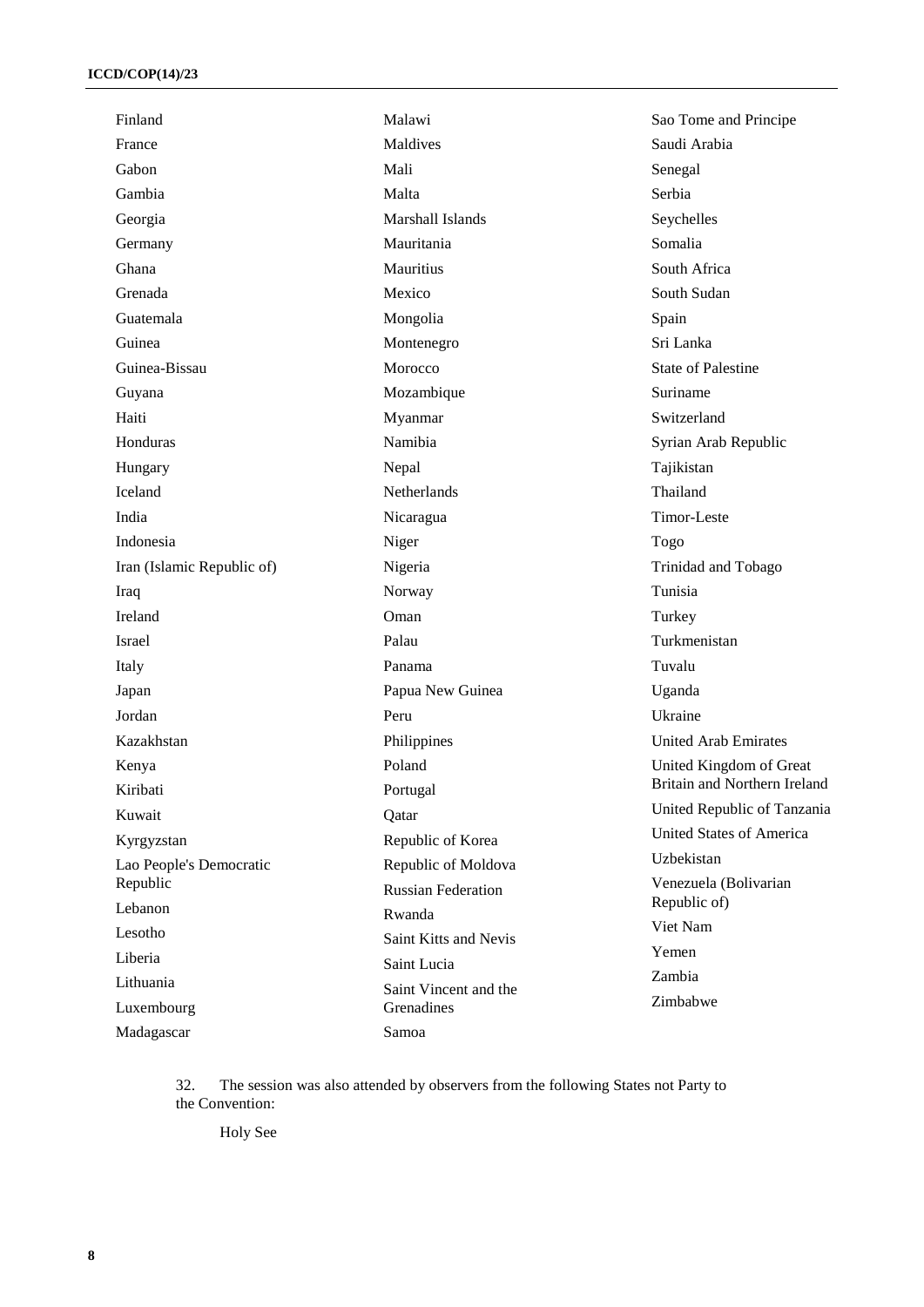33. The following United Nations organs, organizations and programmes, offices and specialized agencies were represented: Economic and Social Commission for Asia and the Pacific Food and Agriculture Organization Global Environment Facility Green Climate Fund Intergovernmental Panel on Climate Change Intergovernmental Science-Policy Platform on Biodiversity and Ecosystem Services International Fund for Agricultural Development International Labour Office Secretariat to the Convention on Biological Diversity UN Women United Nations Development Programme United Nations Environment Programme United Nations Forum on Forests United Nations Framework Convention on Climate Change United Nations High Commissioner for Refugees United Nations Industrial Development Organization United Nations International Children's Emergency Fund United Nations Population Fund United Nations Secretariat United Nations Volunteers World Bank World Food Programme World Health Organization World Meteorological Organization

34. The session was also attended by representatives of 24 intergovernmental organizations and 153 civil society organizations.

## **I. Documentation**

35. The documents submitted for the consideration of the COP at its fourteenth session are listed in annex IV.

## **III. Inclusion of activities of non-governmental organizations within the official programme of work of the Conference of the Parties: open dialogue session**

## **(Agenda item 1 (b) and (f))**

36. The Conference held two open dialogue sessions under agenda item 1 (b) and (f) at its 3rd and 12th meetings, on 5 and 11 September 2019.

37. Mr. Octavio Perez Pardo from CIASE (Argentina) facilitated the first open dialogue session entitled: "Inclusive dialogue on land tenure in the context of land degradation neutrality".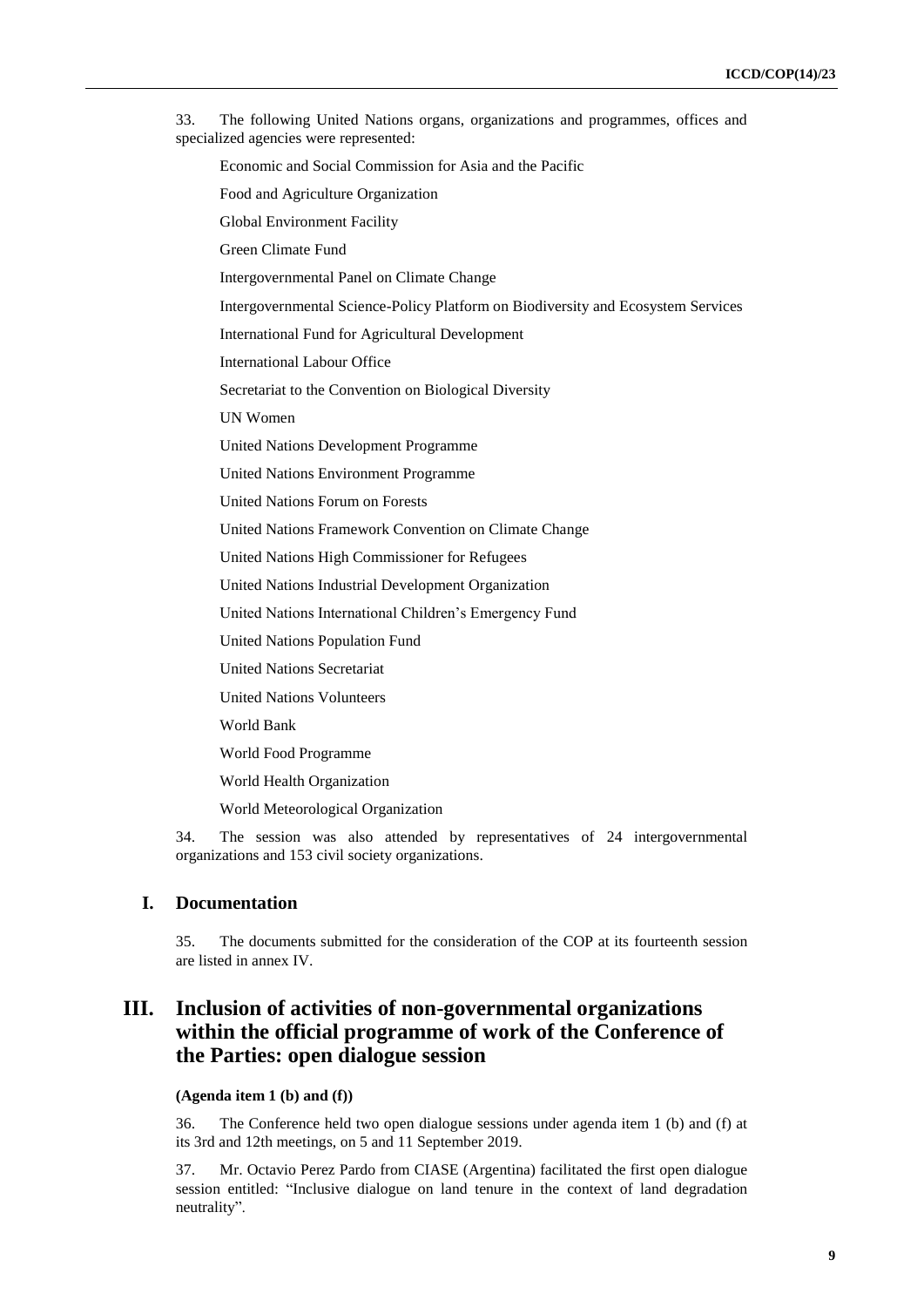38. Presentations were made by the following panellists: Mr. Valentin Ciubotaru from NGO BIOS, Mr. Goundo Sissoko from REFEDE, Ms. Nahid Naghizadeh from CENESTA, Mr. Pablo Mota from Mision Verde Amazonia and Ms. Nathalie van Haren from Both ENDS.

39. In the ensuing discussion, the panellists responded to comments made and questions posed by the representatives of: Dominican Republic, European Union, Argentina, Democratic Republic of the Congo, Colombia, Brazil, Gabon, India, Senegal, Switzerland and Burkina Faso and by a representative of the Food and Agriculture Organization of the United Nations.

40. Statements were made by representatives of Guinea Bissau and Bolivia (Plurinational State of). A statement was made on behalf of a civil society organization.

41. Mr. Emmanuel Seck from ENDA Tiers Monde (Senegal) facilitated the second open dialogue session entitled: "Intergenerational cooperation for Land Restoration including land tenure security, green jobs and migration".

42. Under Part I, entitled "Testimonies for Legacy", presentations were made by the following panellists: Ambassador Byong Hyon Kwon of Future Forest, Ms. Yugratna Srivastava of Plant for the Planet (India), Mr. Bhawani Shanker Kusum (India) and Mr. Alvaro Alfaro Morales of Plant for the Planet (Chile).

43. Under Part II, entitled "Learning from the Ground", presentations were made by the following panellists: Mr. Moses Chabuka of Neno Active Youth in Development Organization, Malawi (Africa), Mr. Juan Riet of the Centro Interdisciplinario de Estudios sobre el Desarrollo, Uruguay (Latin America and Carribean), Ms. Oindila Basu of the International Forestry Students' Association (, India (Asia), Ms. Mathilde Bourjac of the Centre d'Actions et de Réalisations Internationales, France (Western European and Others Group), and Ms. Sophiko Akhobadze of the Regional Environmental Centre for the Caucasus, Georgia (Eastern Europe).

44. In the ensuing discussion, the panellists responded to comments made and questions posed by the representatives of: India, Chile, European Union and its Member States, Indonesia, Switzerland, Senegal and the United States of America.

45. A statement was made by a representative of the Arab Center for the Studies of Arid Zones and Dry Lands.

46. A statement was also made by a representative of the Economic Community of West African States.

47. A statement was made by a representative of the Holy See.

48. A statement was also made by the Executive Secretary of the UNCCD.

49. The declarations of civil society organizations attending the fourteenth session of the COP and of the Youth Forum are included in annexes I and III to the current report.

## **IV. Special segment**

#### **(Agenda item 5)**

50. At its 5th to 11th meetings, on 9 and 10 September 2019, the Conference held a special High-Level Segment with opening and closing meetings, three parallel ministerial/high-level round tables, three interactive dialogue sessions and one formal statements session under the agenda item.

### **A. Opening of the High-Level Segment**

51. At the 5th meeting, on 9 September 2019, the President of the Conference opened the special high-level segment and made a statement.

52. At the same meeting, the Executive Secretary of the UNCCD made a statement.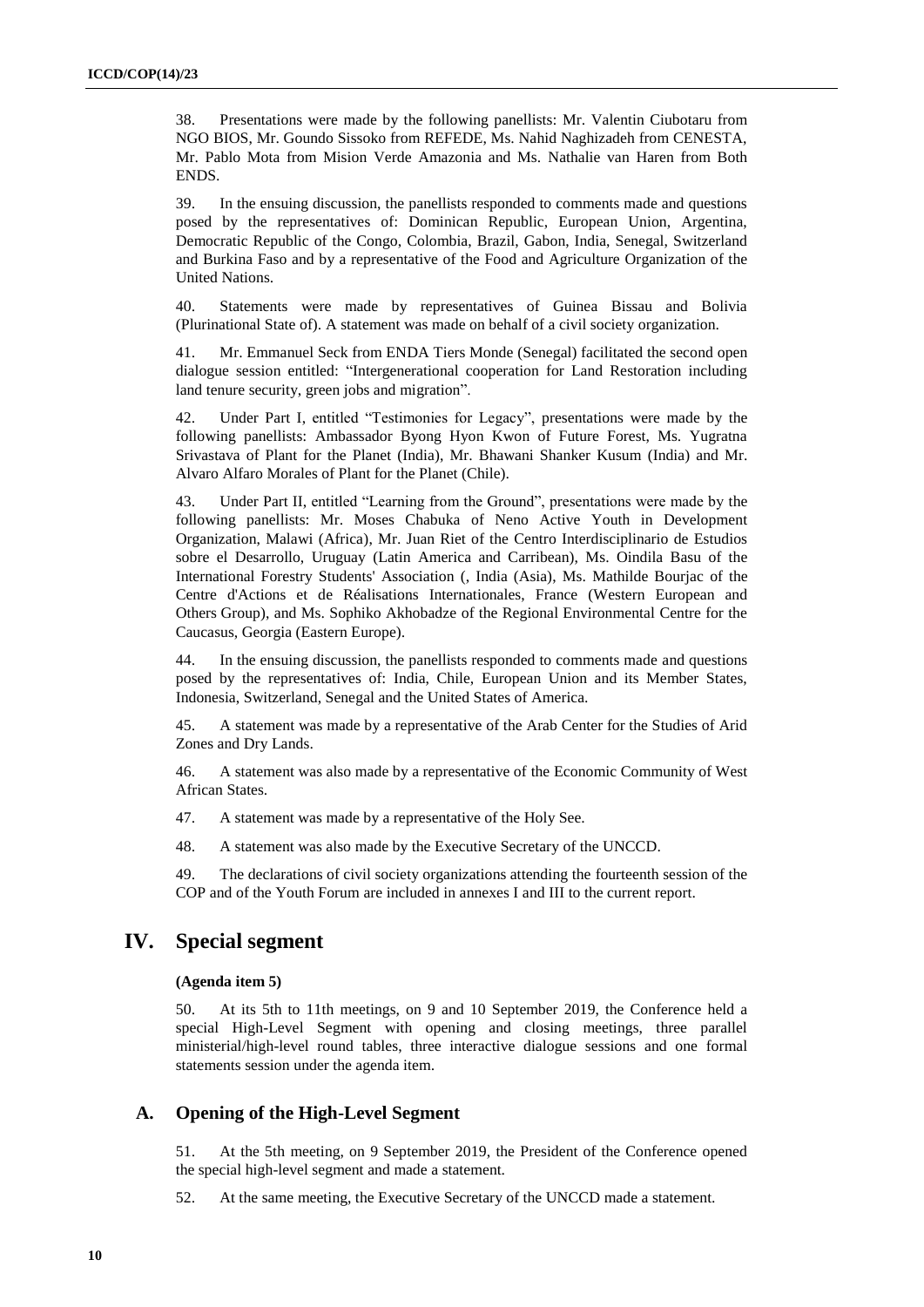53. Also at the same meeting, the United Nations Deputy Secretary General, Ms. Amina Mohammed made a statement.

54. At the same meeting, the Prime Minister of Saint Vincent and the Grenadines, H.E. Mr. Ralph Gonsalves, delivered a statement.

55. Also at the same meeting, the Prime Minister of the Republic of India, H.E. Mr. Narendra Modi, addressed the Conference.

56. At the same meeting, H.E. Mr. Zhang Jianlong, Minister of State Forestry Administration of China and COP 13 President, made a statement.

57. Also at the same meeting, statements on behalf of regional and interest groups were made by H.E. Mr. Riad Attari, Minister of Agriculture of the State of Palestine (on behalf of the Group of 77 and China), H.E. Ms. Elina Kalkku, Deputy Minister of Development Policy, Ministry for Foreign Affairs of Finland (on behalf of the European Union and its Member States), H.E. Mr. Almoustapha Garba, Minister of Environment, Urban Sanitation and Sustainable Development of Niger (on behalf of the African Group), H.E. Dr. Mahendra Reddy, Minister for Agriculture, Rural and Maritime Development, Waterways and Environment of Fiji (on behalf of the Group of Asia-Pacific States), H.E. Mr. Robert Browne, Minister of Health of Saint Vincent and the Grenadines (on behalf of the Group of Latin American and Caribbean States), H.E. Dr. Jose A. Herrera, Minister of Environment of Malta, (on behalf of the Regional Implementation Annex for the Northern Mediterranean (Annex IV)) and H.E. Mr. Ezzaldin Omar Abusteit, Minister of Agriculture and Land Reclamation of Egypt (on behalf of the Arab Group).

58. A statement was also made by Mr. Emmanuel Seck, Executive Director of Environnement Développement Action dans le Tiers Monde (on behalf of civil society organizations).

### **B. Parallel ministerial/high-level round tables**

59. At the 6th, 7th and 8th meetings, on 9 September 2019, the Conference held three closed parallel ministerial/high-level round tables under agenda item 5 (a), as follows:

#### **1. Round table 1: Land, climate and renewable energy**

60. Round table 1 was co-chaired by H.E. Dr. Ralph Gonsalves, Prime Minister of Saint Vincent and the Grenadines, and H.E. Mr. Guðmundur Ingi Guðbrandsson, Minister for the Environment and Natural Resources of Iceland.

#### **2. Round table 2: Rural and urban communities – failing or flourishing together**

61. Round table 2 was co-chaired by H.E. Ms. Ana Cristina Quiros, Vice Minister, Ministry of Agriculture and Livestock of Costa Rica, and H.E. Mr. Almoustapha Garba, Minister of Environment, Urban Safety and Sustainable Development of Niger.

#### **3. Round table 3: Fostering a global movement for ecosystem restoration**

62. Round table 3 was co-chaired by H.E. Mr. Nestor Bassiere, Minister of Environment, Green Economy and Climate Change of Burkina Faso, and H.E. Dr. Mahendra Reddy, Minister of Agriculture, Rural and Maritime Development, Waterways and Environment of Fiji.

#### **C. Interactive dialogues**

63. At its 9th meeting, the Conference held two interactive dialogue sessions under agenda items 5 (b) and (c) as follows: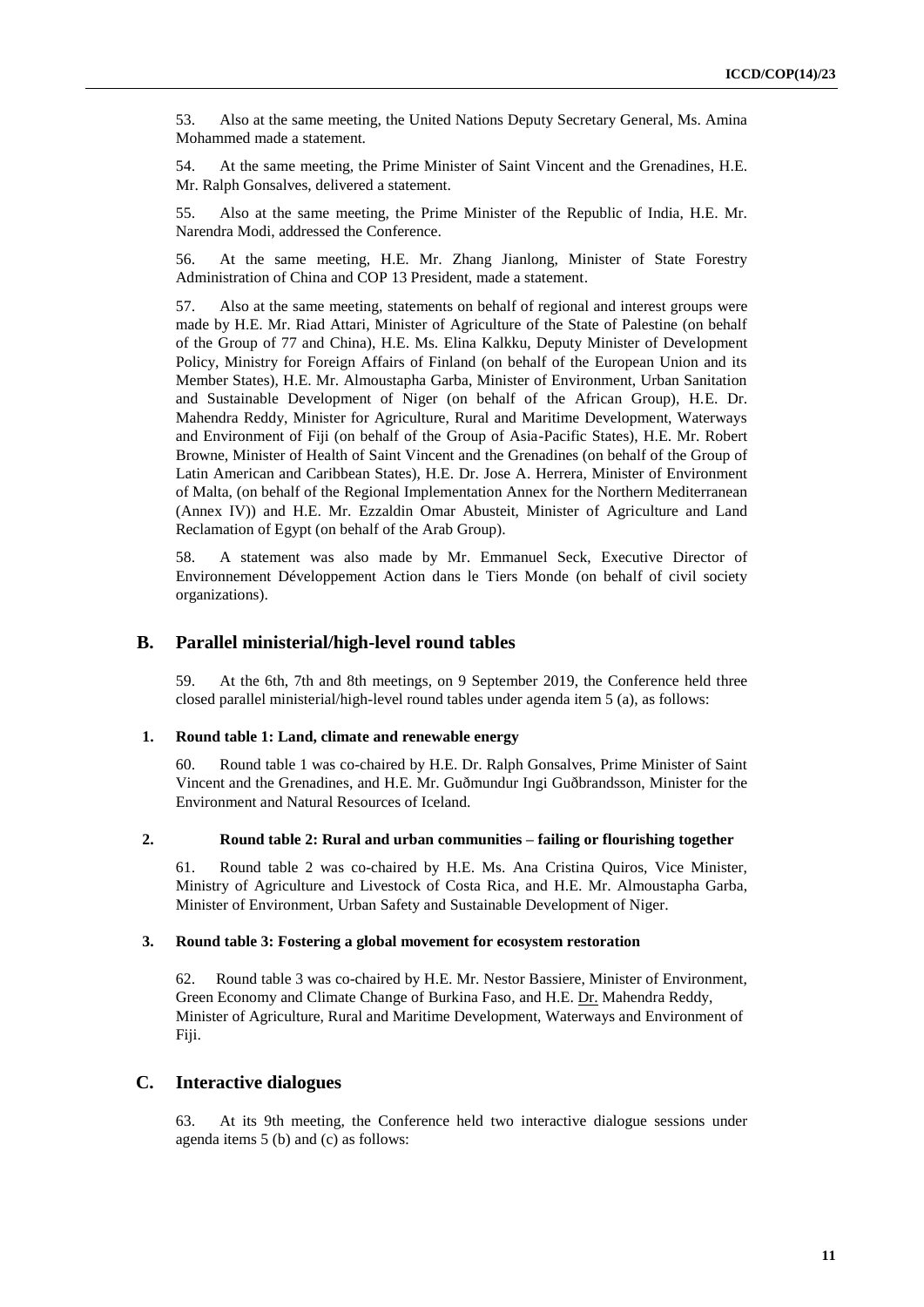#### **1. Interactive dialogue 1: A values-based approach to land stewardship**

64. Interactive dialogue 1 was moderated by H. E. Mr. Ezekiel Joseph, Minister of Agriculture, Fisheries Physical Planning, Natural Resources and Cooperatives of Saint Lucia.

#### **2. Interactive dialogue 2: Healthy land – healthy people;**

65. Interactive dialogue 2 was moderated by H.E. Mr. Dennis Musuku Wanchinga, Minister of Water Development, Sanitation and Environmental Protection of Zambia.

66. At its 11th meeting, the Conference held a third interactive dialogue session under agenda item 5 (d), as follows:

#### **3. Interactive dialogue 3: Boosting sustainable value chains for land-based business.**

Interactive dialogue 3 was moderated by H.E. Mrs. Patricia Appiagyei, Deputy Minister of Environment, Science, Technology and Innovation of Ghana.

#### **D. Formal statements session**

68. At its 10th meeting, during the formal statements session, statements were made by the Minister of Environment of Armenia, Eric Grigoryan (on behalf of the Regional Implementation Annex for Central and Eastern Europe (Annex V)); the Minister of Agriculture and Forests of Bhutan, Yeshey Penjor; the Minister for Environment, Energy and Climate Change of Seychelles, Wallace Cosgrow; the Minister of Environment, Agriculture and Livestock of Burundi, Deo-Guide Rurema; the Minister of Water Development, Sanitation and Environmental Protection of Zambia, Dennis Musuku Wachinga; the Minister of Environment of Haiti, Joseph Jouthe; the Minister of the Environment, Green Economy and Climate Change of Burkina Faso, Batio Nestor Bassiere; the Minister for Environment, Forest and Climate Change of Bangladesh, Shahab Uddin; the Minister of Environment and Sustainable Development of Senegal, Abdou Karim Sall; the Minister of Environment and Sustainable Development of the Central African Republic, Thierry Kamach; the Vice-Minister of Agriculture and Livestock of Costa Rica, Ana Cristina Quirós; the General Director at the Ministry of Agriculture of Lebanon, Louis Lahoud; the Director General of the National Fund for Environment and Climate of Benin, Appolinaire D. Gnanvi; the Deputy Chef de Cabinet of the Minister of the Environment and Sustainable Development of Côte d'Ivoire, Nasséré Kaba; the Vice-Minister for Water Resources and Irrigation of Bolivia (Plurinational State of), Braulio Huaylla; the Chief Director at the Ministry of Natural Resources, Energy and Mining of Malawi, Oliver Kumbambe; the Minister for Environment and Natural Resources of Iceland, Guðmundur Ingi Guðbrandsson; the High Commissioner of Guyana in India, David Goldwin Pollard; the Ambassador of Ecuador to India, Héctor Cueva; and the Permanent Secretary at the Federal Ministry of Environment of Nigeria, Ibukun Odusote.

### **E. Closing of the High-Level Segment**

69. At the 11th meeting, on 10 September 2019, the President of the Conference closed the special high-level segment. The meeting heard reports by the respective Chairs of the three closed parallel ministerial/high-level round tables held under agenda item 5 (a). The outcomes of the three interactive dialogues held under agenda item 5 (b), (c) and (d) were also presented.

70. The Chairpersons' summary reports on the three parallel ministerial/high-level round tables and the moderators' summary reports on the interactive dialogues are included in annex II to decision 27/COP.14 on the special segment. The New Delhi Declaration is included in Annex I to the same decision.

71. The President of COP 14 made concluding remarks and closed the high-level segment.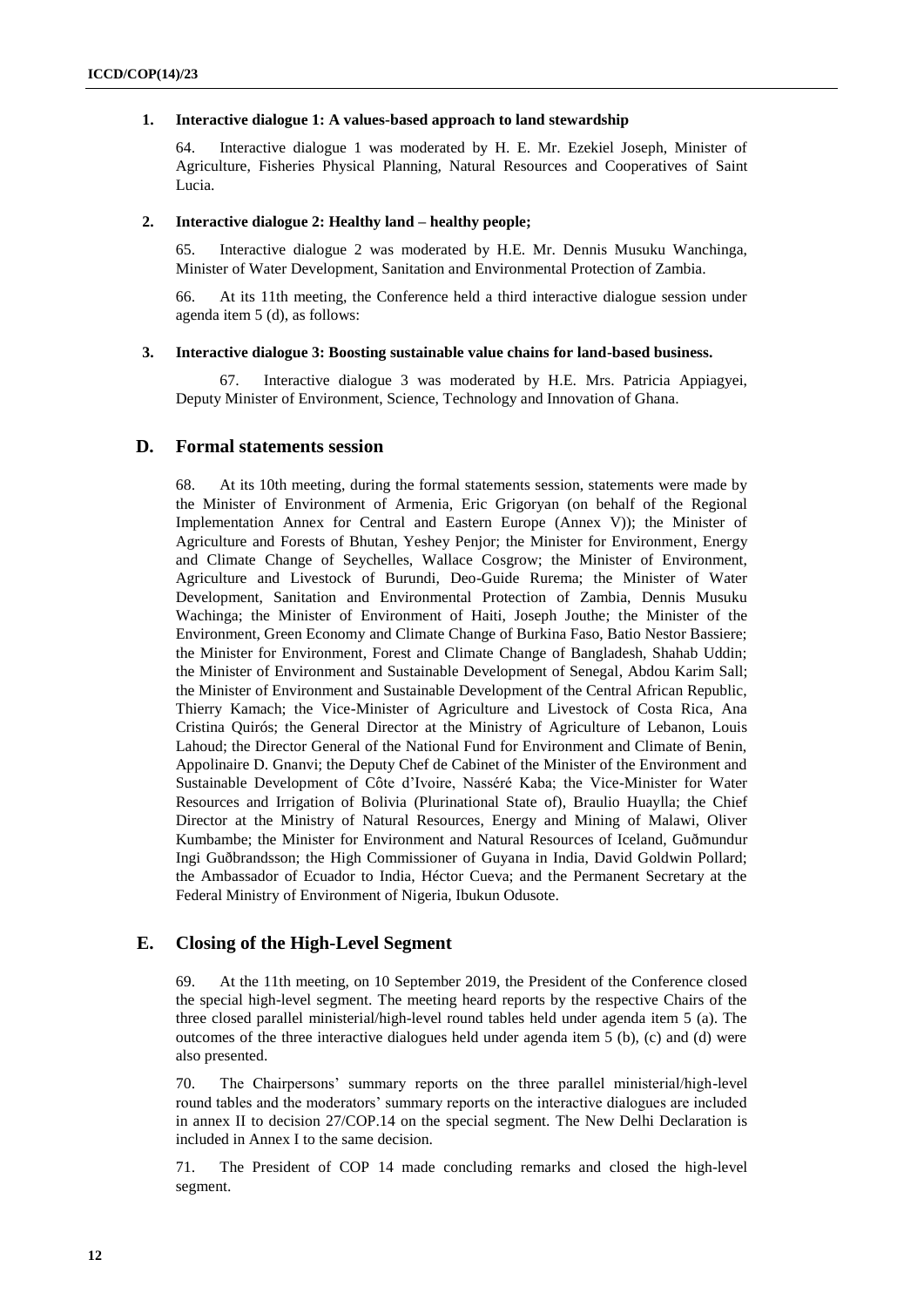## **V. Decisions and resolution adopted by the Conference of the Parties**

72. At its 4th, 13th and 14th meetings, on 6, 12 and 13 September 2019, the Conference adopted 34 decisions and one resolution.

### **A. Decisions taken at the recommendation of the President of the Conference of the Parties**

73. At the recommendation of the President of its fourteenth session, the Conference adopted the following decisions:

27/COP.14 Special segment

- 29/COP.14 Declaration of civil society organizations attending the fourteenth session of the Conference of the Parties
- 30/COP.14 Declaration from the Sustainable Land Management Business Forum
- 31/COP.14 Declaration of the Youth Forum
- 32/COP.14 Programme of work for the fifteenth session of the Conference of the Parties

33/COP.14 Date and venue of the fifteenth session of the Conference of the Parties

### **B. Decisions taken at the recommendation of the Bureau**

74. At the recommendation of the Bureau of the COP at its fourteenth session, the Conference adopted the following decisions:

28/COP.14 Credentials of delegations

### **C. Decisions taken at the recommendation of the Committee of the Whole**

75. At the recommendation of the Committee of the Whole, the Conference adopted the following decisions:

- 1/COP.14 Multi-year workplan for the Convention institutions (2020–2023)
- 3/COP.14 Integration of Sustainable Development Goal 15 and related target 15.3 into the implementation of the United Nations Convention to Combat Desertification and land degradation neutrality
- 4/COP.14 Implementation of the United Nations Convention to Combat Desertification communication plan and the United Nations Decade for Deserts and the Fight against Desertification (2010–2020)
- 5/COP.14 Participation and involvement of civil society organizations in meetings and processes of the United Nations Convention to Combat Desertification
- 6/COP.14 Participation and involvement of the private sector in meetings and processes of the United Nations Convention to Combat Desertification and the business engagement strategy
- 7/COP.14 Modalities, criteria and terms of reference for a midterm evaluation of the UNCCD 2018–2030 Strategic Framework
- 8/COP.14 Promotion and strengthening of relationships with other relevant conventions and international organizations, institutions and agencies
- 10/COP.14 Programme and budget for the biennium 2020–2021
- 22/COP.14 Follow up on the positive role that measures taken under the Convention can play to address desertification/land degradation and drought as one of the drivers that cause migration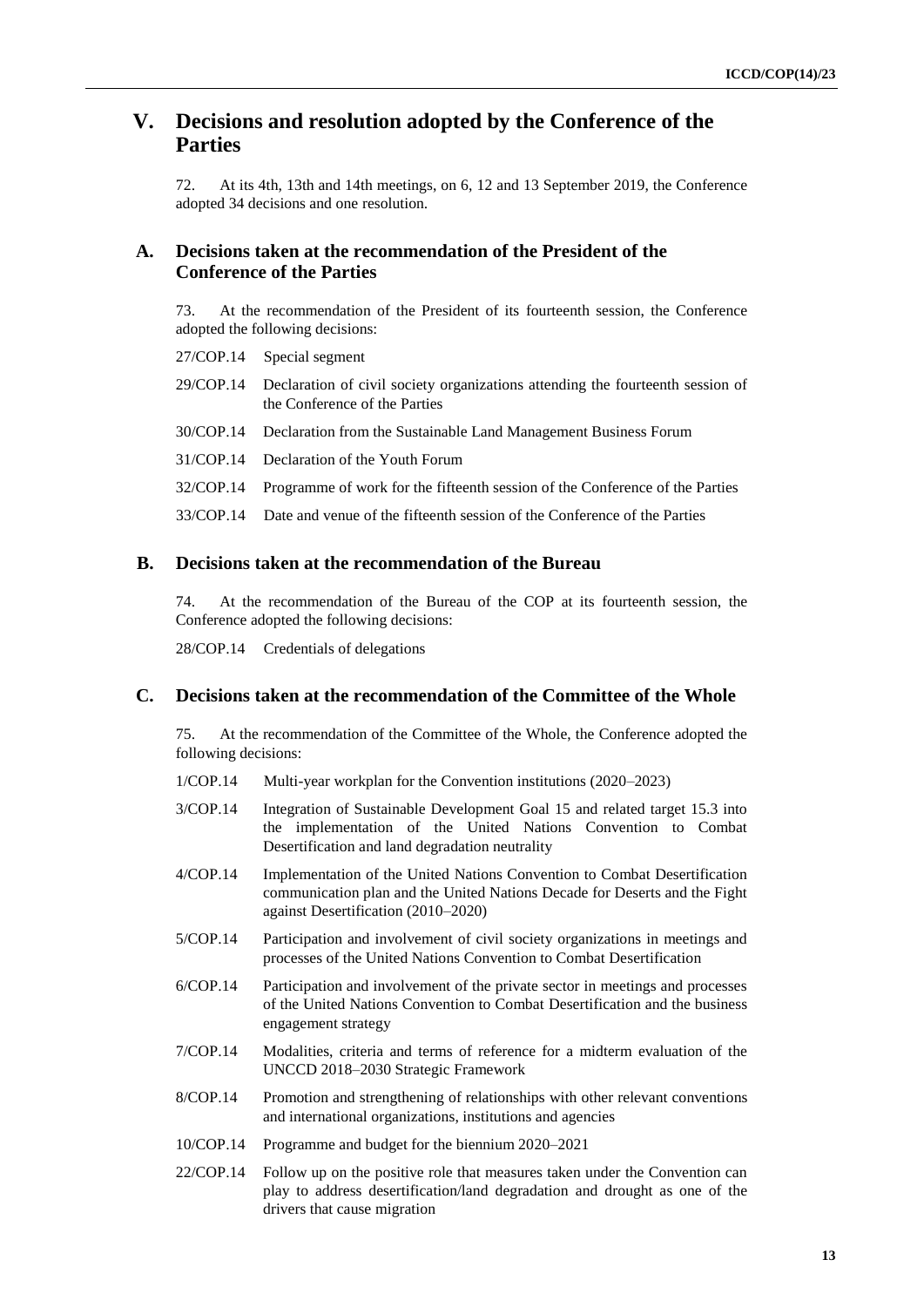- 23/COP.14 Policy advocacy on drought
- 24/COP.14 Follow-up on policy frameworks and thematic issues: Gender
- 25/COP.14 Follow-up on policy frameworks and thematic issues: Sand and dust storms
- 26/COP.14 Land tenure

76. The UNCCD Delhi Declaration from Business from the Sustainable Land Management Business Forum is included as annex II to the current report.

### **D. Decisions taken at the recommendation of the Committee for the Review of the Implementation of the Convention**

77. At the recommendation of the Committee for the Review of the Implementation of the Convention, the Conference adopted the following decisions:

- 2/COP.14 Enhancing the implementation of the United Nations Convention to Combat Desertification in support of the 2030 Agenda for Sustainable Development through the enhancement, strengthening and promotion of capacity-building
- 9/COP.14 Collaboration with the Global Environment Facility
- 11/COP.14 Improving the procedures for communication of information as well as the quality and formats of reports to be submitted to the Conference of the Parties
- 12/COP14 Assessment of the implementation of the Convention against the strategic objectives of the UNCCD 2018–2030 Strategic Framework
- 13/COP14 Assessment of financial flows for the implementation of the Convention
- 14/COP.14 Programme of work for the nineteenth session of the Committee for the Review of the Implementation of the Convention
- 15/COP.14 Date and venue of the nineteenth session of the Committee for the Review of the Implementation of the Convention

### **E. Decisions taken at the recommendation of the Committee on Science and Technology**

78. At the recommendation of the Committee on Science and Technology, the Conference adopted the following decisions:

- 16/COP.14 Follow-up on the work programme of the Science-Policy Interface for the biennium 2018–2019: Objective 1
- 17/COP.14 Follow-up on the work programme of the Science-Policy Interface for the biennium 2018–2019: Objective 2
- 18/COP.14 Work programme of the Science-Policy Interface for the biennium 2020– 2021
- 19/COP.14 Interfacing science and policy, and sharing knowledge
- 20/COP.14 Policy-oriented recommendations resulting from the cooperation with other intergovernmental scientific panels and bodies
- 21/COP.14 Programme of work for the fifteenth session of the Committee on Science and Technology

### **F. Resolution adopted by the Conference**

79. At its 14th meeting, on 13 September 2019, the Conference adopted the following resolution at the recommendation of Italy: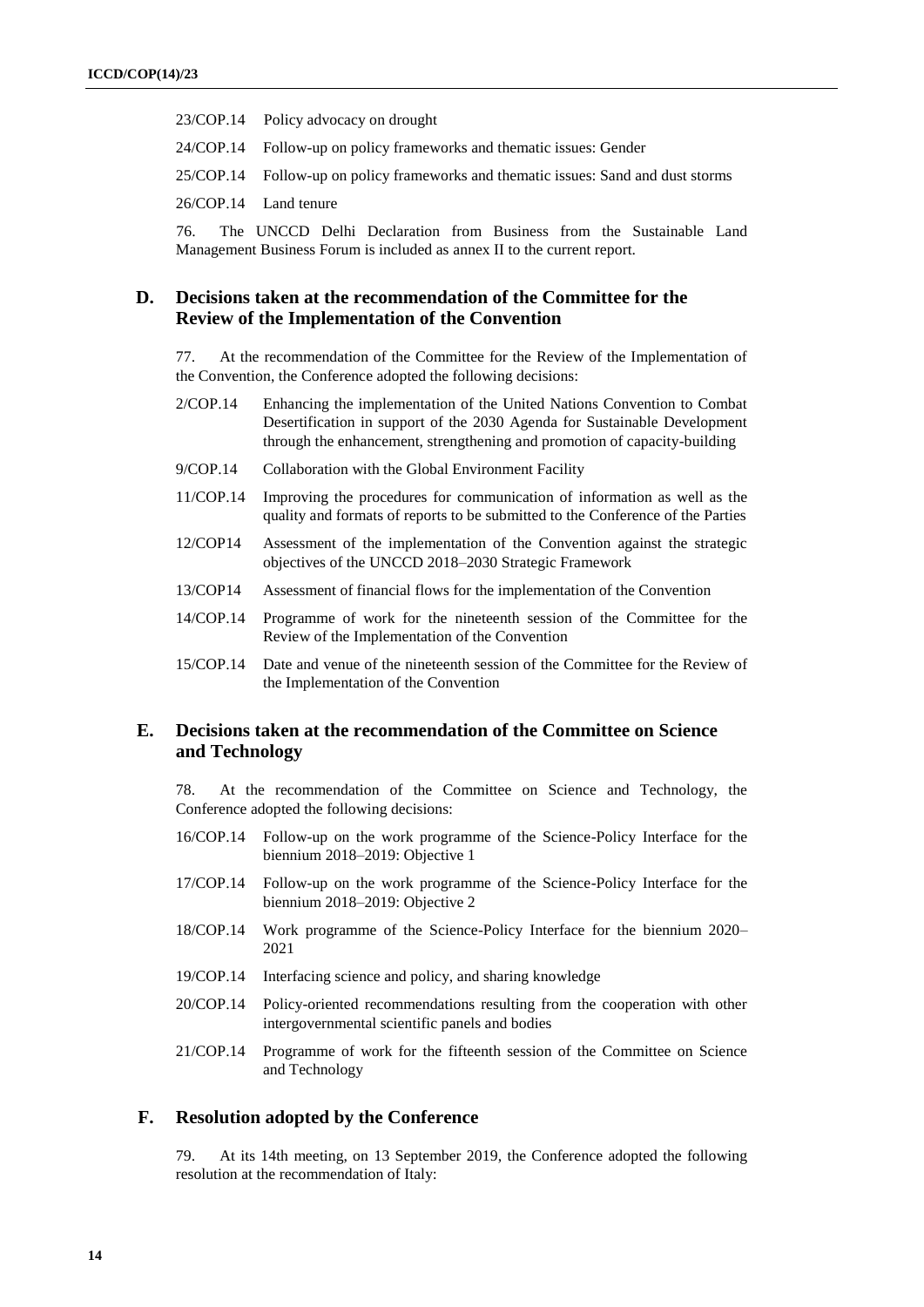1/COP.14 Expression of gratitude to the Government and people of the Republic of India

## **VI. Conclusion of the session**

### **A. Adoption of the report of the Conference of the Parties on its fourteenth session**

#### **(Agenda item 8)**

80. At its 14th meeting, on 13 September 2019, the Conference adopted the draft report on its fourteenth session  $(ICCD/COP(14)/L.7)$  and authorized the Rapporteur, with the assistance of the secretariat, to complete the report, as appropriate.

#### **B. Closure of the session**

81. Also at the 14th meeting, closing remarks were made by the Executive Secretary of the UNCCD.

82. Statements were also made by the State of Palestine (on behalf of the Group of 77 and China), Finland (on behalf of the European Union and its Member States), Morocco (on behalf of the African Group), Bhutan (on behalf of the Asia-Pacific Group), Grenada (on behalf of the Latin America and Caribbean Group), Malta (on behalf of the Regional Implementation Annex for the Northern Mediterranean (Annex IV)), Azerbaijan (on behalf of the Regional Implementation Annex for Central and Eastern Europe (Annex V)) and Egypt (on behalf of the Arab Group).

83. A statement was also made by a representative of a non-governmental organization (BIOS, Republic of Moldova).

84. H.E. Mr. Prakash Javadekar, Minister for Environment, Forest and Climate Change, of the Republic of India, and President of COP 14, made concluding remarks and declared closed the fourteenth session of the Conference of the Parties of the UNCCD.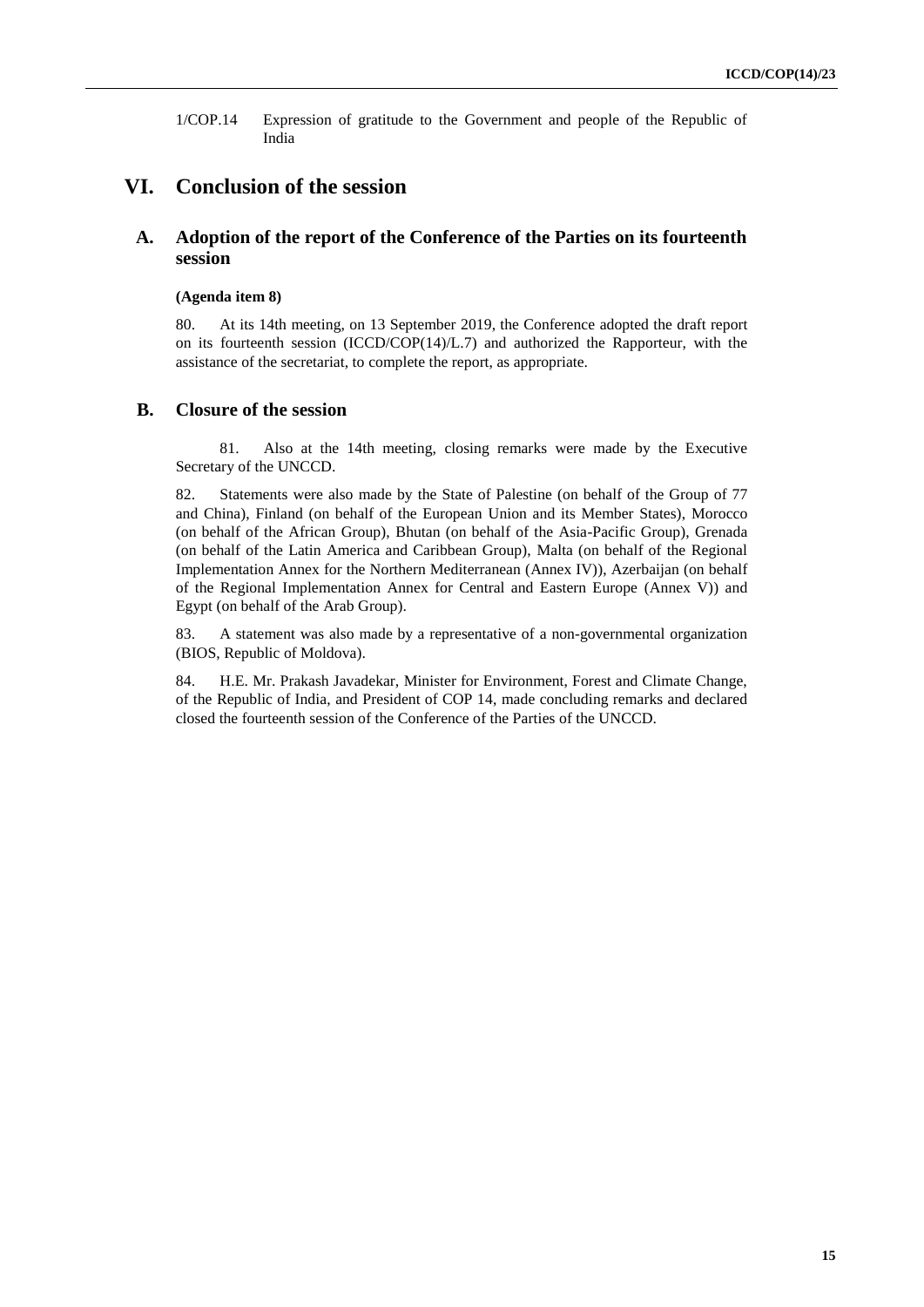## **Annex I**

## **Declaration of civil society organizations attending the fourteenth session of the Conference of the Parties**

[English only]

1. Over the past two weeks, the representatives of the 1,000 registered civil society organizations (CSOs) have actively and passionately participated in all stages of the agenda of the fourteenth session of the Conference of the Parties (COP 14).

2. With the support of our elected panel of CSO representatives from among the 600 accredited CSOs, two open dialogue sessions allowed us to better share our concerns and contributions during the opening sessions, the Committee of the Whole, the Committee for the Review of the Implementation of the Convention and the Committee on Science and Technology.

3. As well as the round tables and interactive dialogues held during the High-Level Segment, though we do regret the absence of debates generated by the richness of the contributions.

4. First of all, we would like to thank you for the work you have done together. You will also have seen the growing mobilization of CSOs following the review of document ICCD/COP14/20 in this session.

5. We believe that nothing important can be achieved without civil society. Regarding the panel in support of the CSO community, we ask for a decision from the COP to provide it with a deputy representative for each of the five regions represented. We also wish to provide interpretation facilities during the preparatory session on the eve of each COP.

6. We have shared our priorities on several occasions. In addition, allow us to reiterate our main concerns, which we, as CSOs, strongly recommend that the Parties here present adopt:

(a) Regarding funding: the most direct access possible to funds for communities, especially young people and women, to enable them to commit themselves even more strongly to combating desertification and countering the temptation of irregular migration.

(b) Regarding good practices: the combined use of suitable techniques from traditional knowledge and modern high technology.

Regarding the focus on land management: based on the scientifically sound evidence produced by recent reports from the Intergovernmental Science-Policy Platform on Biodiversity and Ecosystem Services, the Intergovernmental Panel on Climate Change and the High Level Panel of Experts on Food Security and Nutrition, it is now crucial to broaden our perceptions of what needs to be done, but also the need for alternative approaches to land management. It is also crucial to take into account intergenerational cooperation, which plays a fundamental role in the persistence of a way of life based on environmental and cultural conditions. The knowledge of adults and youth must be pooled in order to enable land restoration and combine traditional knowledge and innovation.

Regarding youth and women: urgently ensure access to land for youth and women in order to recognize and encourage their contributions to land restoration as well as strengthening their unique role in society.

7. Science confirms that migration is closely linked to the degradation of natural resources, particularly through unsustainable use practices and low incomes in the agricultural sector. Yet there are many examples of successful practices implemented by CSOs for land restoration and green jobs in rural areas, which must be more seriously supported and replicated given their power to encourage people to stay on their territory and in their own countries.

8. Close and transparent cooperation between CSOs, business, governments and local stakeholders is not an option but imperative to collective effectiveness. This applies to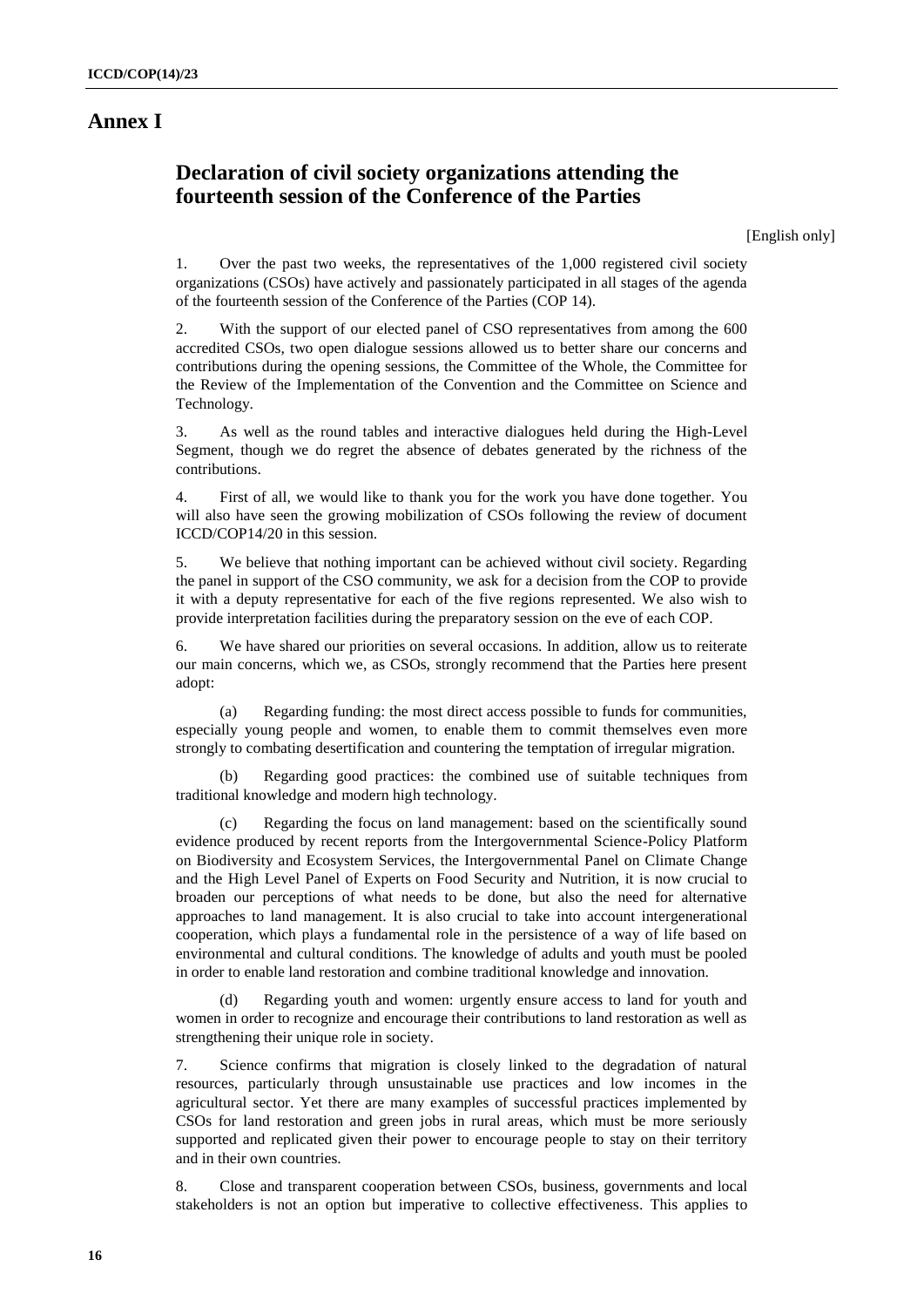everyone here. With regard to raising the level of awareness and preparing civil society for the COP, we affirm that the Désertif'actions Forum, the last of which took place in Ouagadougou, Burkina Faso in June, is a great opportunity. In this regard, we ask that the declaration entitled, "we are the land that fights desertification", produced by 380 participants from 40 countries and 240 organizations represented, be annexed as a reference document for the mobilization of civil society around the decisions of this COP.

9. Many requests from CSOs have been submitted. In some cases, such as the complicated issue of land tenure, we are pleased to see that this has been integrated. However, we are aware that, particularly at the country level, many of our requests and recommendations have never been implemented. For example, CSOs have not generally been actively involved in processes concerning land degradation neutrality in countries. This is very unfortunate. We call for clearer guidelines on the participation of CSOs in all Convention processes and for these to be applied in countries.

10. The time has come for synergy and even integration between the Multilateral Environmental Agreements, in particular the Rio conventions, the United Nations Convention to Combat Desertification, the Convention on Biological Diversity and the United Nations Framework Convention on Climate Change. We note, according to science, that they converge towards a single objective: to preserve our common home. None of these conventions can achieve this alone and we cannot afford the luxury of competition. We have the technology, the workforce, active participation and scientifically sound arguments. Considerable resources can be mobilized if we wish to do so.

11. It has been 25 years since the Convention was born and though our situation is worse today than when we started, the time for complaining is over. The future will judge us.

We call for concrete action now.

We want to say with one voice:

LET'S ACT TOGETHER NOW.

TOMORROW IT MAY BE TOO LATE.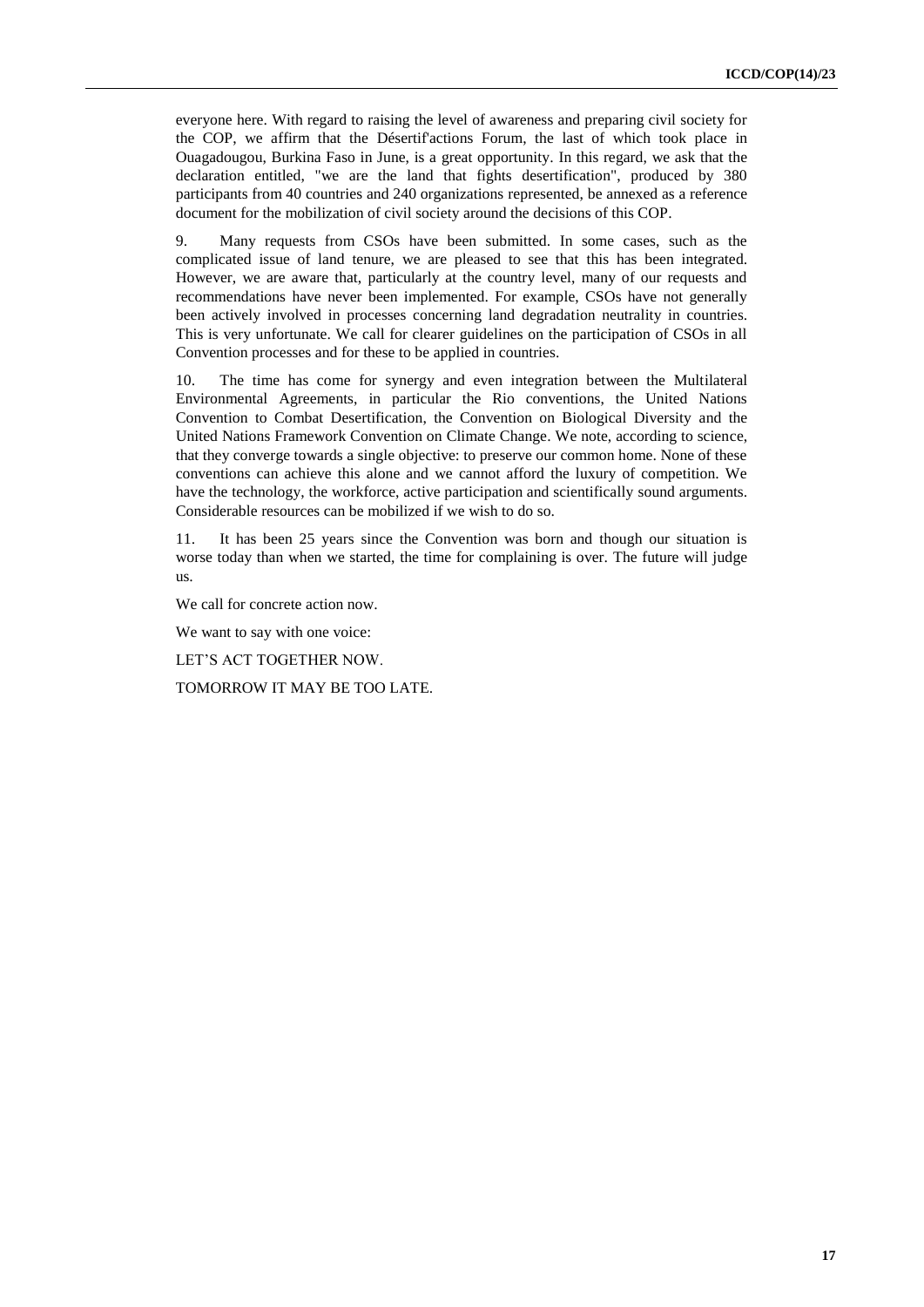## **Annex II**

## **The UNCCD Delhi Declaration from Business**

[English only]

### **Executive summary**

Business recognizes that the world needs to build a future that avoids, minimizes and reverses desertification and land degradation and mitigates the effects of drought. This is essential for the resilience and success of our societies, and for the businesses that operate within them.

To do so, we require unprecedented collaboration between all stakeholders, including business, governments and society, in line with the United Nations Sustainable Development Goals (SDGs).

At the fourteenth session of the Conference of the Parties (COP 14) of the United Nations Convention to Combat Desertification (UNCCD), businesses have come together with key stakeholders to emphasize their critical role, and to commit to action towards a land degradation neutral world, prioritizing:

- The widespread and rapid adoption of sustainable land management (SLM) solutions for agriculture, food, forestry, shelter and energy.
- Scaling solutions through value chain- and landscape-based approaches, including the conservation and restoration of ecosystem services such as soil, forests and water, and addressing deforestation-risk commodities.
- The increased resilience of communities through improved livelihood opportunities, addressing food loss and food security.
- The adoption of climate-smart approaches to agriculture to enable productivity, the mitigation of carbon emissions and measures to adapt to the impacts of climate change.
- Biodiversity, including crop and dietary diversity, and land restoration and conservation.
- Robust business decision-making and progress through science-based targets, risk management, reporting and environmental, social and governance processes.

To realize these priorities, business calls on governments to adopt a new deal for nature and people through a wide range of policy shifts:

- Harmonizing decisions coherently within the United Nations framework.
- Regulating in support of innovation for the purpose of SLM.
- Supporting incentive mechanisms that reward the conservation, restoration and sustainable use of nature.
- Enabling public and private sector dialogue, collaboration and knowledge exchange.
- Developing clear policies and targets, ensuring synergies across wider environment and society.
- Harnessing the role of market-based mechanisms, including carbon markets.
- Increasing the emphasis on public-private financing mechanisms.
- Supporting resilient rural livelihoods through entrepreneurship and climate adaptation measures.
- Strengthening local land tenure and rights with a recognition of women and youth.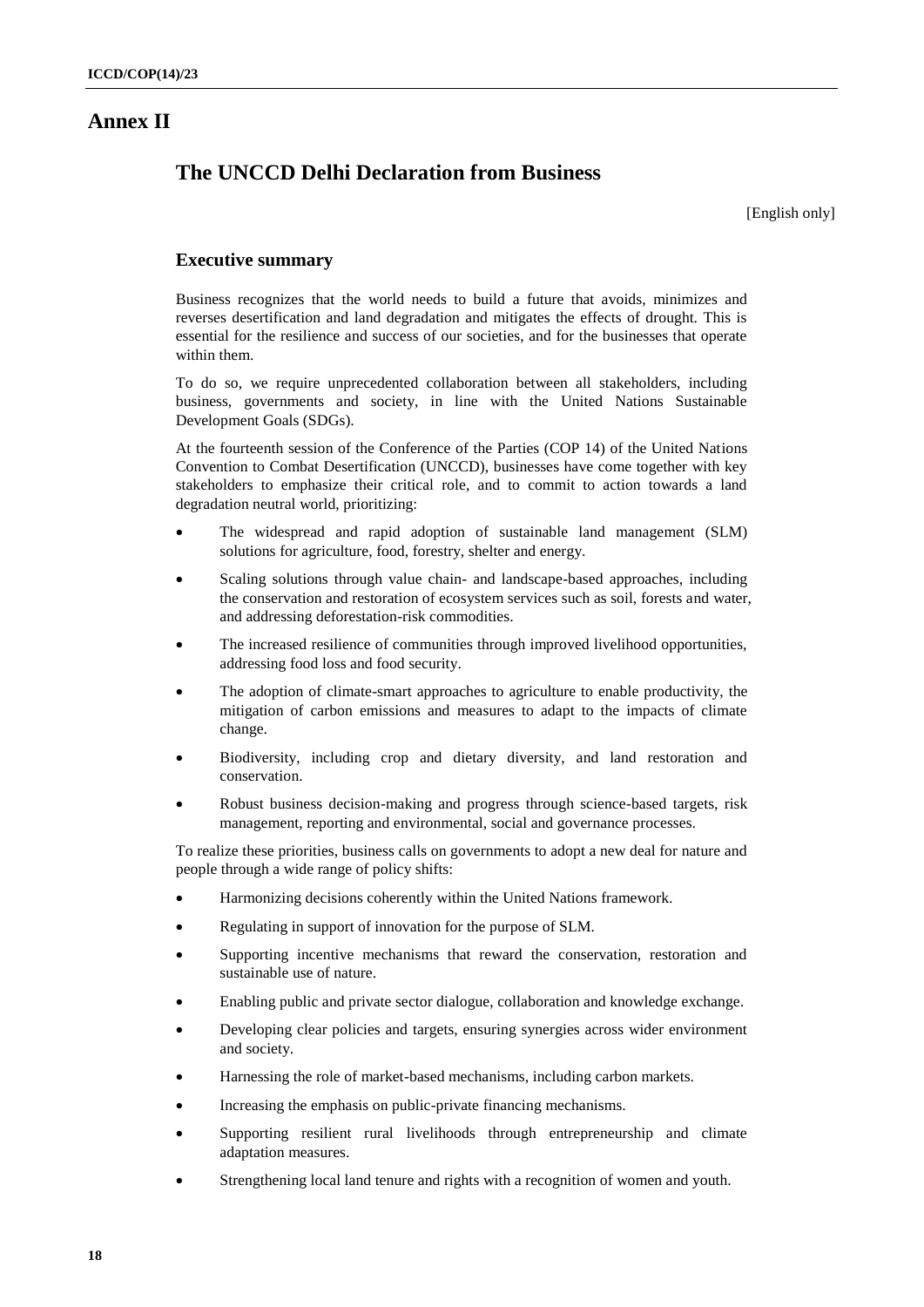To achieve change at scale, we call on all businesses and wider organizations to support these priorities, and on governments to act in order to create an enabling environment in which business contributes to the maximum of its potential.

#### **1. The purpose of this declaration and background**

Supported by the outcomes of the Business Day of the UNCCD, the Delhi Declaration from Business has the key purpose of emphasizing the importance, priorities, commitments and policy requests of the private sector regarding the UNCCD.

This statement is issued from a variety of key actors working towards meeting the United Nations SDGs, including businesses, business representative organizations and key stakeholders working with the private sector, with the purpose of galvanizing action and directing private sector action relating to the UNCCD.

Tackling the land degradation challenge requires unprecedented collaboration between all stakeholders – business, governments and society. This declaration builds upon the 2013 Windhoek Declaration, the 2015 Ankara Declaration and the 2017 Ordos Declaration from the respective Sustainable Land Management Business Forum of each COP. It presents the next step towards implementing land degradation neutrality (LDN) and must be supported by real action on the ground by all Parties.

In light of the points outlined in this document, we call on all companies to join us in our collaborative effort to implement SLM practices and land restoration. Our next steps will be critical in materializing the transition to a sustainable global economy in support of halting and reversing land degradation and restoring degraded ecosystems, while managing land resources sustainably to serve prospering communities.

#### **2. Preamble and context**

#### *A. About the United Nations Convention to Combat Desertification*

The UNCCD aims to combat desertification and mitigate the effects of drought through national action programs that incorporate long-term strategies supported by international cooperation and partnership arrangements.

LDN is a critical objective in order to restore the productivity of the vast expanses of degraded land, reflected in SDG 15.3: "By 2030, combat desertification, restore degraded land and soil, including land affected by desertification, drought and floods, and strive to achieve a land degradation-neutral world".

iii. The livelihoods of more than 1.3 billion vulnerable people are at risk due to the impacts of drought.

iv. We must build a future that avoids, minimizes, and reverses desertification and land degradation, and mitigates the effects of drought in the affected areas at all levels to achieve a land degradation-neutral world.

#### *B. The role of business in supporting the strategic objectives of the United Nations Convention to Combat Desertification*

i. Land degradation threatens the important goods and services that healthy ecosystems provide to society. As a result, livelihoods, food security and economic development are increasingly compromised. Climate change can exacerbate stress on degraded ecosystems, further reducing land productivity for crops and livestock, increasing water shortages and releasing more greenhouse gases into the atmosphere.

ii. Business has a critical role to play in SLM and drought resilience, collaborating with multiple stakeholders and actively engaging across global, regional and national processes for positive social and environmental outcomes.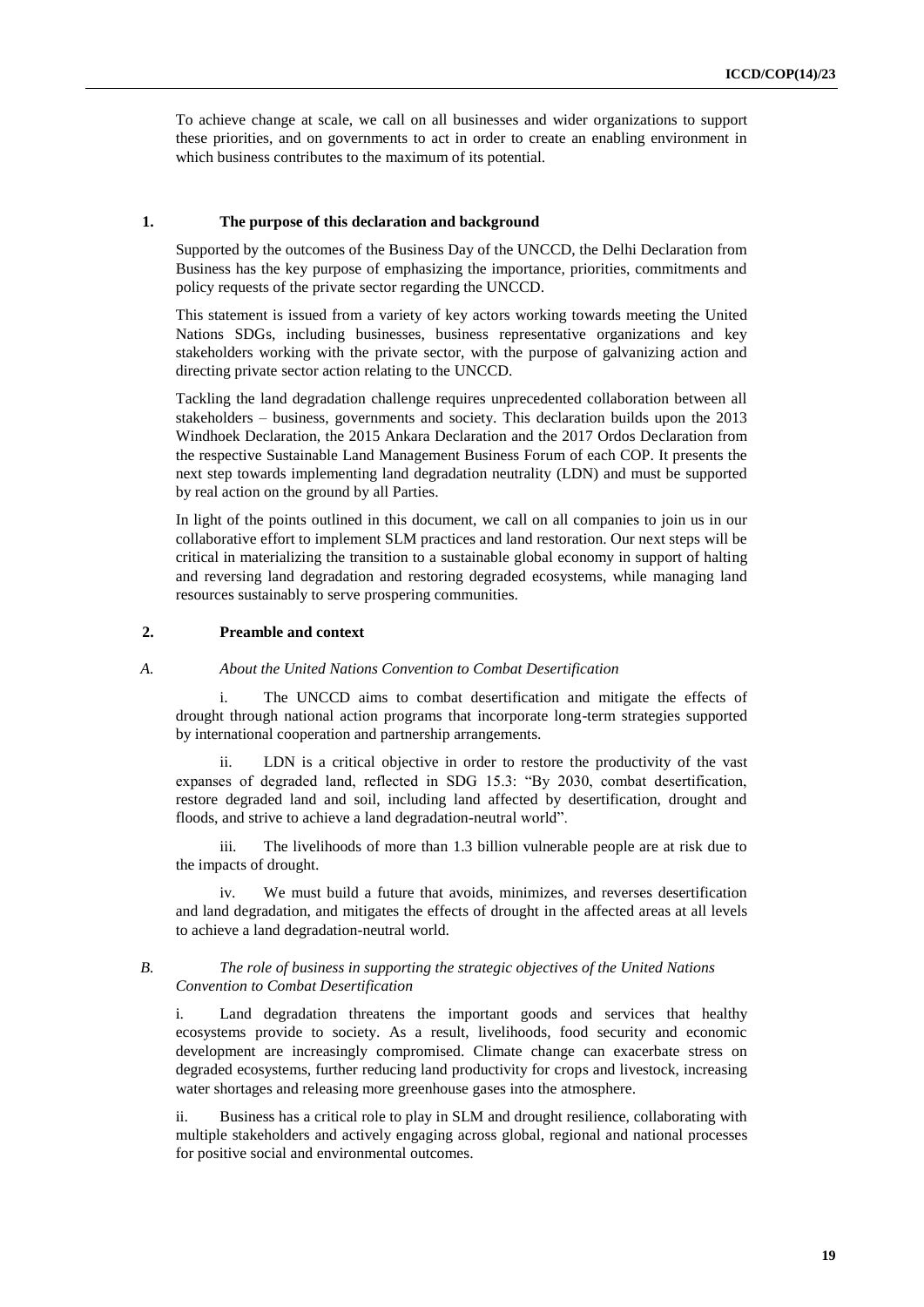iii. In collaborating with stakeholders and engaging in multi-level processes, business seeks to identify market-driven solutions that enable business continuity and compliance with legislation, and embrace ethical, social and environmental values and responsibilities.

iv. As a major user and manager of land and natural resources, business has a stewardship role which can be enhanced through the deployment of innovative technologies, the establishment of private-private and public-private partnerships and engagement with civil society.

#### *C. Mobilising business in support of land degradation neutrality and nature*

i. As the dynamics of land, climate and biodiversity are intimately connected, business solutions related to SLM and drought resilience should also seek to be aligned with and meet the objectives set out by the Convention on Biological Diversity (CBD) and the United Nations Framework Convention on Climate Change (UNFCCC).

ii. With the critical CBD and UNFCCC COP scheduled for 2020, the Business for Nature community calls on governments to embrace the opportunity to adopt a new deal for nature and people that would provide the needed policy signal to the business community.

iii. At the UNCCD COP 14, hosted by the Indian Government from 2 to 13 September 2019, business leaders came together to demonstrate their support and commitment to the scaling and delivery of solutions addressing these priorities, as highlighted on the UNCCD Business Day on 7 September 2019.

#### **3. Within this context we, the participants of the 2019 UNCCD Business Day, recognize the following priorities:**

A. The widespread and rapid adoption of SLM approaches that contribute to LDN.

B. Supporting the improvement of living conditions of affected populations through food security and improved livelihoods.

Also supporting the mitigation of and adaptation to the effects of drought in order to enhance the resilience of vulnerable populations and ecosystems.

#### **4. In recognizing these priorities, we, the participants of the 2019 UNCCD Business Day, commit to:**

- *A. Sustainable land management through value chain engagement*
	- i. Adopting improved soil health practices for all scales and types of farming.
	- ii. Addressing deforestation risk commodities and supply chains.

iii. Taking landscape-based approaches to managing, conserving and restoring natural resources, including forests and watersheds, including rural and urban linkages and needs.

#### *B. Improved livelihoods and food security and healthy communities*

i. Ensuring prosperity through livelihood opportunities, including farmers, in rural and urban communities, and the linkages between them.

ii. Addressing the importance of healthy communities with access to safe, sustainable, nutritious food and healthy diets.

iii. Reducing food and agricultural commodity losses and waste along the supply chain.

*C. Climate change mitigation and adaptation*

i. Adopting climate-smart forms of agriculture that increase agricultural productivity and build resilience to the adverse effects of climate change and extreme weather, while mitigating agricultural greenhouse gas emissions, as well as water efficiency solutions for agriculture, industry and urban development.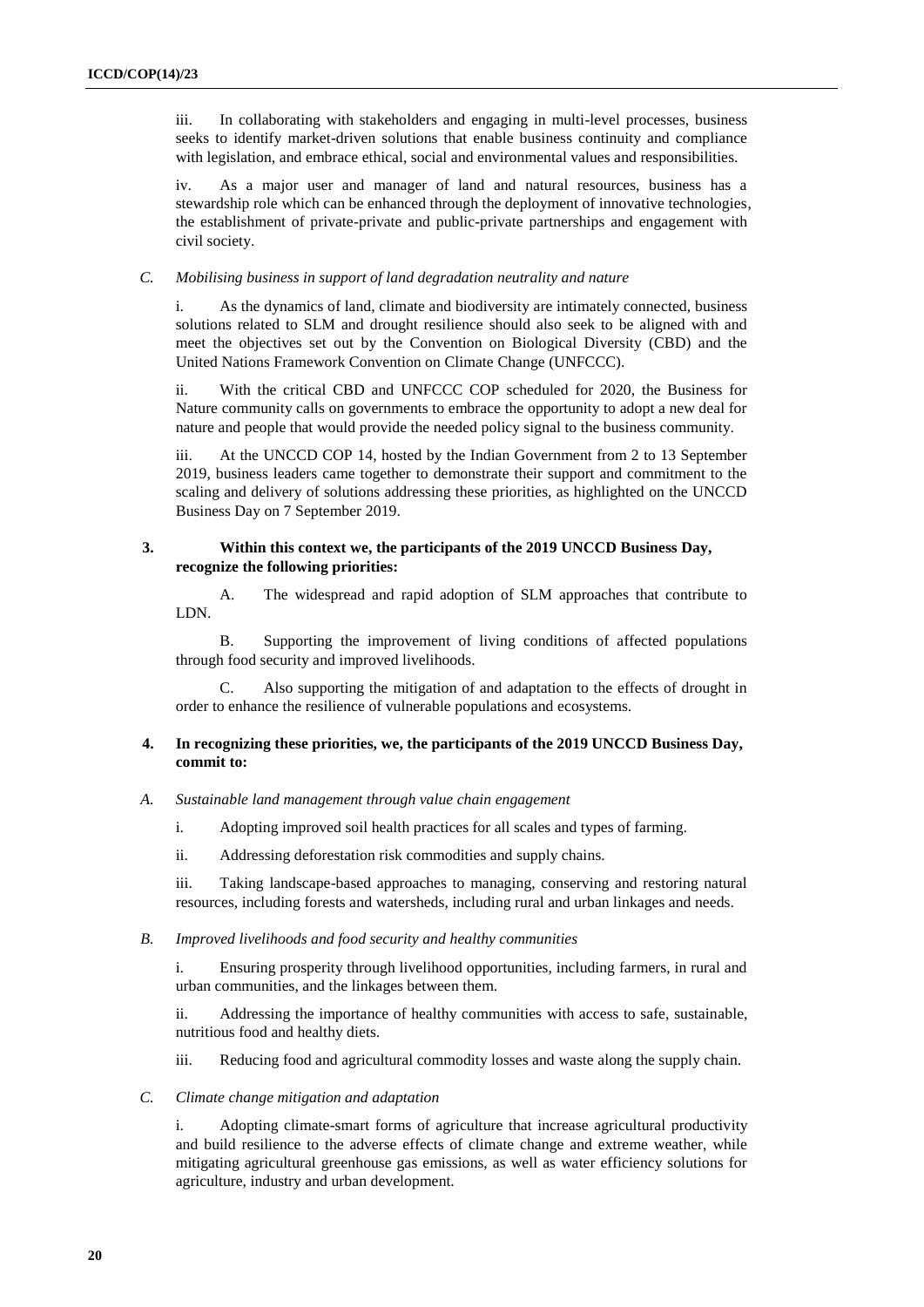#### *D. Biodiversity and ecosystem conservation and restoration*

i. Adopting forms of agriculture that restore and conserve global biodiversity and ecosystems through nature-based solutions.

ii. Conserving landscape connectivity to help rehabilitate degraded land and nurture the biological flows and structures needed to increase our resilience in the face of drought and other climate impacts.

iii. Mainstreaming agrobiodiversity in the food system.

iv. Diversifying food to enable variety in the crops we produce and consume for healthy and sustainable diets.

v. Restoring degraded and abandoned production lands and degraded natural and seminatural ecosystems that provide vital, albeit indirect, benefits to business, people and working landscapes.

#### **5. In undertaking these commitments, our approach will include:**

Adopting the agreed ambitious science-based targets for key "planetary boundaries", including climate, land, water and biodiversity.

B. Monitoring and managing risks in the business, including the consideration of externalities through true value accounting of food production and consumption.

C. Communicating relevant progress transparently through corporate reporting and disclosure.

D. Engaging fully in global and regional climate and biodiversity processes, specifically the 2019 UNFCCC COP 25 and the 2020 COP 26 as well as the 2020 COP 15 of the CBD.

#### **6. To enable business action, we call on governments to:**

A. Integrate and harmonize decisions coherently under key United Nations conventions (CBD, UNCCD and UNFCCC) and the SDGs by recognizing the interrelations and dependencies of the development, climate and nature agendas.

B. Drive action for LDN by regulating in favour of innovation with a purpose to usher in inclusive and sustainable soil management and use.

C. Adopt coherent incentive mechanisms and regulations in order to promote decisions that reward the development of projects for the conservation, restoration and sustainable use of nature, including the establishment of public-private partnerships and blended financing solutions.

D. Enable effective, early public and private sector dialogue and collaboration in the development and delivery of SLM policies and priorities at landscape, regional and global levels.

E. Develop clear and predictable policies and legal requirements ensuring synergies across wider environmental and social priorities to allow businesses to operate on a level playing field when implementing solutions with the support of robust regulatory monitoring and evaluation frameworks.

F. Harness the role of market-based sustainability solutions, including new innovations and technologies, in order to accelerate progress with clear commercial benefits to increase business participation and uptake.

G. Increase the emphasis on value-chain and market-orientated global financing mechanisms, such as green commodity-, landscape- and food systems-based funds, to support the piloting and scaling of solutions, alongside carbon financing and payments for ecosystem services.

H. Support crop insurance programmes that encourage investment in sustainable soil management and use technologies that improve yields and resiliency, reduce postharvest losses and/or reduce net greenhouse gas emissions.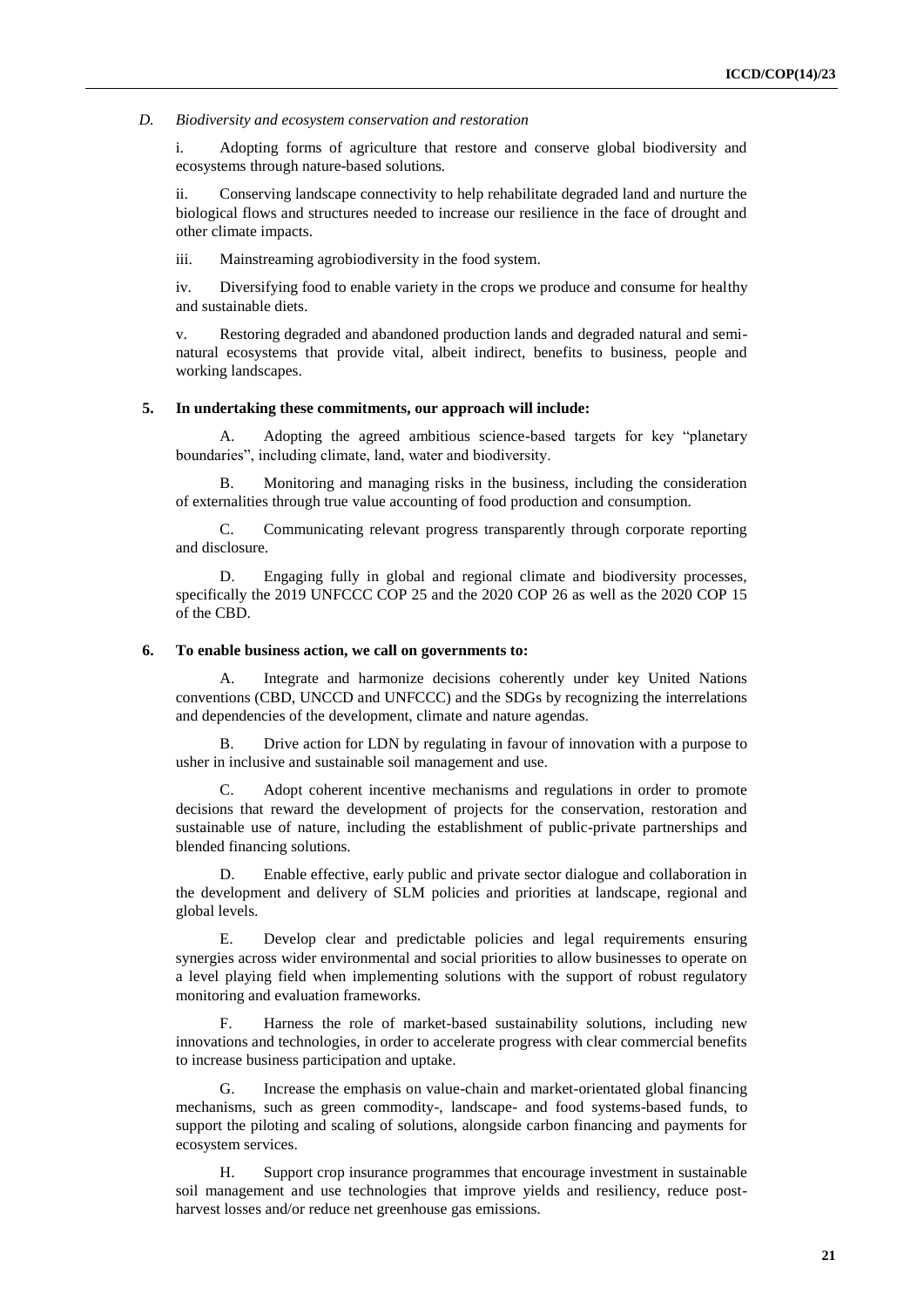I. Provide better legal recognition and protection of local and customary land rights to enable them to be recognized and accounted for by financial institutions in their lending policies. Work to amend land tenure laws to include explicit guarantees for women to own land in their own right.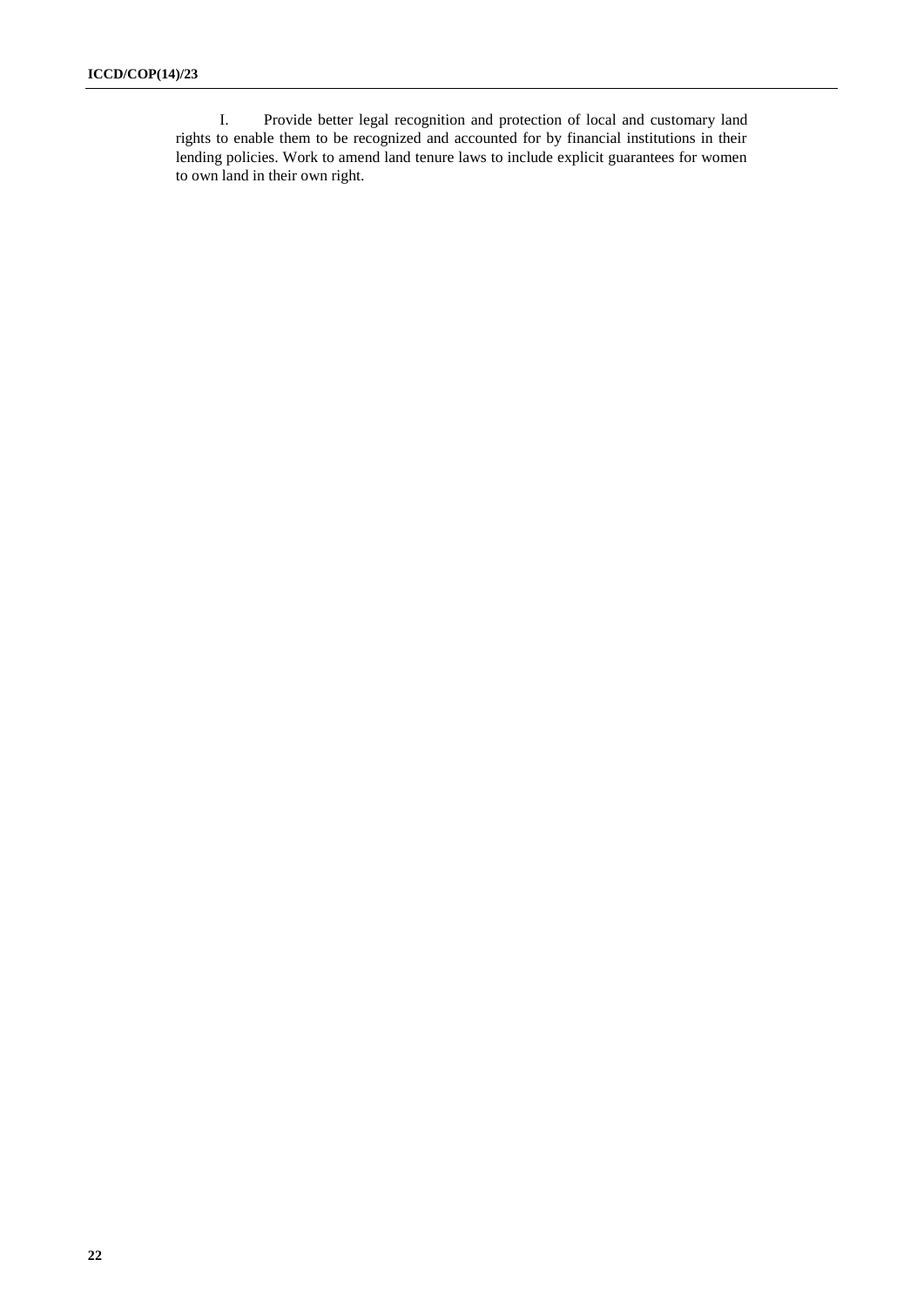## **Annex III**

## **Declaration of the Youth Forum**

[English only]

## **I. Establishment of Global Youth Caucus on Desertification and Land**

1. Meaningful youth engagement, universal access to decision-making spaces, and equitable participation of children and youth are key elements toward the achievement of Agenda 2030, objectives of the United Nations Convention to Combat Desertification (UNCCD), the Paris Agreement and related mechanisms. Several young people from different youth organizations participated at the fourteenth session of the Conference of the Parties (COP 14) of the UNCCD as a part of efforts to make youth engagement more structured and institutional; thereby establishing formal children and youth engagement mechanism (constituency) to the UNCCD - the Global Youth Caucus on Desertification and Land. <sup>1</sup> The Caucus serves as the formal voice of youth and youth organizations to the processes of the Convention, including in implementation efforts by Parties and non-Party stakeholders on national, regional, and global level. Desertification Youth Forum from 6–7 September 2019 during COP 14 was an initiative of the United Nations Major Group for Children and Youth (UNMGCY),<sup>2</sup> United Nations Environment Programme Major Group for Children and Youth (UNEP MGCY),<sup>3</sup> Plant-for-the-Planet,<sup>4</sup> Science Policy Circle,<sup>5</sup> Global Indigenous Youth Caucus (GIYC),<sup>6</sup> and others through as a part of formalizing the Caucus. The Forum brought together more than 100 young people from different parts of the world, with funding support for some international participants provided by the UNCCD secretariat.

## **II. Preamble**

2. UNCCD COP 14 is a historic moment because, for the first time, the *Global Youth Caucus on Desertification and Land* has been established into a permanent mechanism to help engage youth more meaningfully on issues of desertification, land degradation and drought. The Global Land Outlook report has already identified desertification and landrelated issues as a critical threat to human security in various dimensions.

3. With 42 per cent of the world's population being young people, this calls us to act, and be more concerned about environmental issues which revolve around desertification, land degradation and climate crisis, as well as their implications on further exacerbating social inequalities. A sense of urgency on these environmental issues has been raised by major global reports such as the Intergovernmental Panel on Climate Change (IPCC) fundings, and if we act collectively against these challenges, we can avoid loss of biodiversity, ecosystem and protect the fate of the 8.7 million species on the planet.

4. Young people are concerned about the dearth of political will and slow progress to overcome the environmental issues for the betterment of our future. The steady increase in environmental degradation, desertification and climate change will decrease the productivity of our soil, put food security at risk, increase poverty, affect employment sources, produce forced migration, affect mental and physical capacity and reduce

<sup>&</sup>lt;sup>1</sup> [<www.desertification-youth-caucus.org>](http://www.desertification-youth-caucus.org/).

<sup>2</sup> [<www.unmgcy.org>](http://www.unmgcy.org/).

 $3$  [<www.unep-mgcy.org>](http://www.unep-mgcy.org/).

<sup>4</sup> [<www.plant-for-the-planet.org>](http://www.plant-for-the-planet.org/)

<sup>5</sup> [<www.sciencepolicycircle.org>](http://www.sciencepolicycircle.org/).

<sup>6</sup> [<www.globalindigenousyouthcaucus.org>](http://www.globalindigenousyouthcaucus.org/).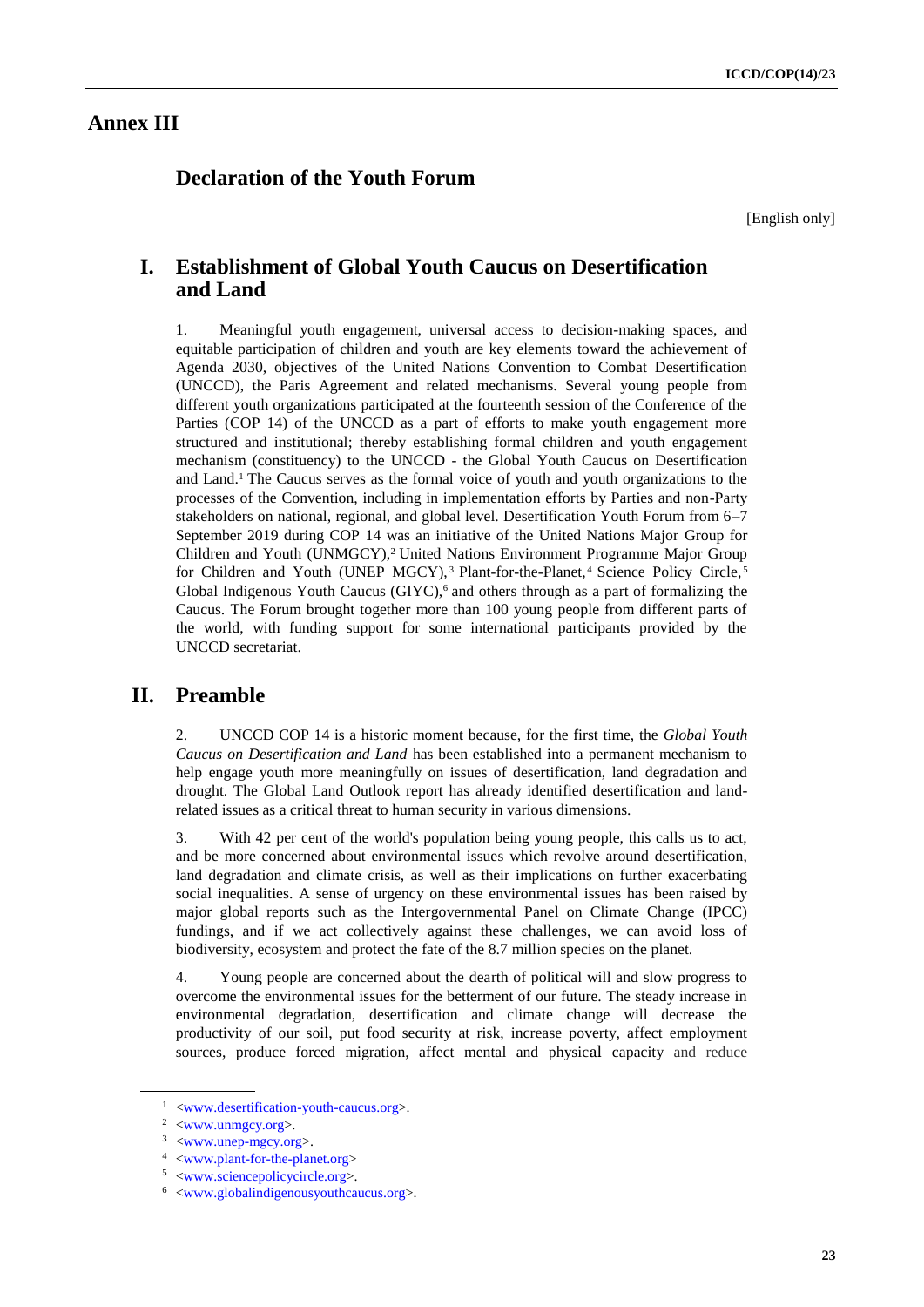resilience of communities, in particular vulnerable groups such as young people; and also force indigenous young populations to leave their communities, risking the loss of traditional knowledge and languages that contain a source of acquaintance to solve the problem.

5. 2019 can be considered as a year which will decide the fate of our future considering the recent IPCC findings which predict that we have around 12 years exist to limit climate change catastrophe. To overcome issues such as carbon emissions, ecosystem breakdowns - 2030 Agenda for Sustainable Development (including the Sustainable Development Goals), Aichi Biodiversity Targets, Paris Agreement have been adopted: however, implementing these at national/subnational scales still requires a translation of global ambition into local action and broad participation of youth; without the involvement of everyone - we risk a huge gap in the processes of protecting the environment and achieving sustainable and resilient development. The Forest Landscape Restoration, if conceived in a right sense, will serve as an opportunity for youth and redefine our relationship with nature. This will create excellent green employment opportunities for youth.

6. As important stakeholders in fighting climate change and desertification, young people seek to meaningfully engage with the UNCCD COP negotiation processes with their voices being listened to. Parties and the United Nations system should ensure that young people are part of the global, national and local initiatives for combating environmental issues. The current issues can be tackled well, to make a better world with the involvement of the youth and support from our elder generations.

7. Hear us, we are hearing you; we are open-minded; we are adaptive; we are not divided; we are the children of Mother Earth. Stop being passive, start engaging in solution, not wait for change, shape the change. Conserve land for protecting livelihoods and biodiversity, for a better today and a brighter tomorrow.

## **III. Thematic Focus – problems and how to overcome**

8. The Global Youth Caucus on Desertification and Land further presents its stance on the thematic focus – land degradation, desertification, land tenure and rights – thereby providing recommendations to the Parties. Overall, the Caucus emphasizes the role of land tenure security and property rights as an incentive for Parties to enhance the environment and promote land degradation neutrality (LDN).

9. Nearly all social struggles in antiquity were mostly for the ownership and use of land. Land tenure is a complex social institution which governs the relationship among people with regard to assets such as land, water bodies and forests. It can have a legal or customary basis or both. Even though land constitutes the main asset from which the rural poor can derive a livelihood, millions of such farming families do not enjoy ownership rights over it and are considered landless. Up to a quarter of the world's population is estimated to be landless, including owing to legal issues regarding gender rights as well as ownership of land.

10. Meanwhile, there is a correlation between land tenure and environmental conditions. Land tenure can either enhance the environment or promote practices that harm the environment. Lack of tenure security is a significant disincentive for tenant farmers to invest in the land they farm because as they do not hold land rights, they are unlikely to adopt measures to improve, control, and reserve future land degradation as benefits of their investments cannot be assured. Access and tenure security to land is therefore crucial and must be recognized as a vehicle for sustainable land management (SLM) since insecure land and tree rights discourage medium- and long-term investments.

11. It is globally recognized that agriculture accounts for 80 per cent of land degradation. The nexus is that women who form the largest group of people employed in the agriculture sector, lack tenure security and land rights and so, reduce the incentive to implement longterm resource measures.

12. Lack of tenure security and simultaneously, the challenges related to land degradation both represent a vicious circle. Lack of tenure security causes migration, this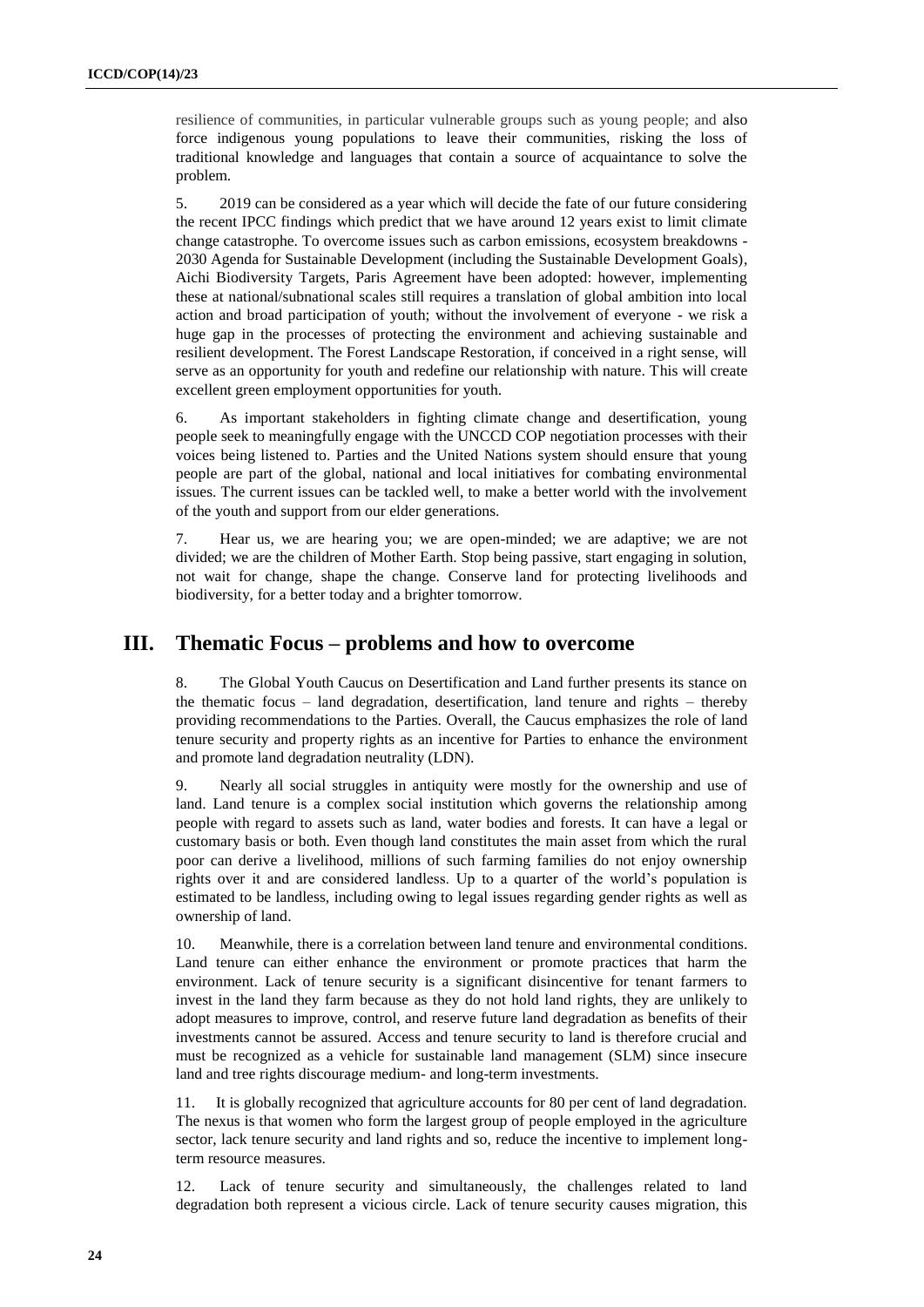threatens security, leads to loss of identity and further causes hindrance in the propagation of traditional knowledge due to the gap in the intergenerational transmission of knowledge from elders to youth. This lack of awareness about conventional practices can be disadvantageous to the youth who are working towards preventing land degradation. Thus, this calls for a holistic approach to combat desertification/land degradation and drought.

13. To combat desertification, a strong tenure system must be ensured. There is a need to create robust tenure security mechanism for the countries where there are no existing policies or laws in these regards. In the countries where there are current mechanism and regulations, it needs to be implemented and monitored regularly. Along with secure tenure system, there is also a need to focus on community-based management of natural resources (land, water and forest) with the indigenous people. The contribution of the indigenous people in restoring the natural resources have proved to be helpful, hence should be acknowledged and encouraged. Creating localized job opportunities for indigenous youth with traditional knowledge can be useful to formalize traditional practices and instrumentally contribute to restoring land degradation and preventing desertification.<sup>7</sup>

14. Moreover, tenure security is the core of the access to food and food security. It ensures a long-term, sustainable security of food. Ensured rights will give ownership to the people over their natural resources (land, water and forest), incentivising them to rejuvenate the natural resources which will enable individuals (both in the rural and urban areas) to have access to food and water as the urban communities are dependent on the rural population for food security.

15. Lack of tenure security brings the people under the radar of land grabbing and displacement because of development projects, which further leads to land degradation and drought. If people have tenure security, it would be difficult for the other parties to snatch the land from the people, preventing it from being degraded.

## **IV. Land rights**

16*.* The Caucus calls for the following to be respected:

(a) Right to not be forced to migrate over climatique reasons (instead of adaptation and mitigation).

(b) Right to cultivate your own seeds without restrictions.

(c) Right to own land and harvest cultivations and right to sell the cultivated products as well.

- (d) Right to cultivate on an organics ways without restrictions.
- (e) Right to store, share and conserve natural and ancient seeds.

(f) Right to adapt your land to resist desertification and climate change and lack of diversity issues. In terms of fund alternative water sources, recycling water, bringing biodiversity back in a safe way, etc.

(g) Right to reforest the land with endemic species, in terms of adaptation and mitigation, to capt CO2, to prevent erosion, to prevent and combat degradation of the land, to prevent earth slides, to prevent crops loss from wind effects using trees for this, to prevent and combat desertification, to restore the soil, and to bring back flora and fauna biodiversity.

(h) Right to be a key decision-maker on public policy regarding changes on your land and their surrounding area, in terms of inmobiliary projects, agriculture projects, industrial projects, and on adaptation and mitigation projects. Desertification, land degradation and action from Parties.

<sup>7</sup> Weber, M. 1988. The Agrarian Sociology of Ancient Civilizations, trans. Frank R I. Verso, London; Ashley, J.M. 2016. Cross-Cutting Issues. [<https://doi.org/10.1016/B978-0-12-801594-0.00006-3>](https://doi.org/10.1016/B978-0-12-801594-0.00006-3); UN-Habitat, 2008. Secure Land Rights for All. Global Land Tool Network, Nairobi, Kenya, 47 pp.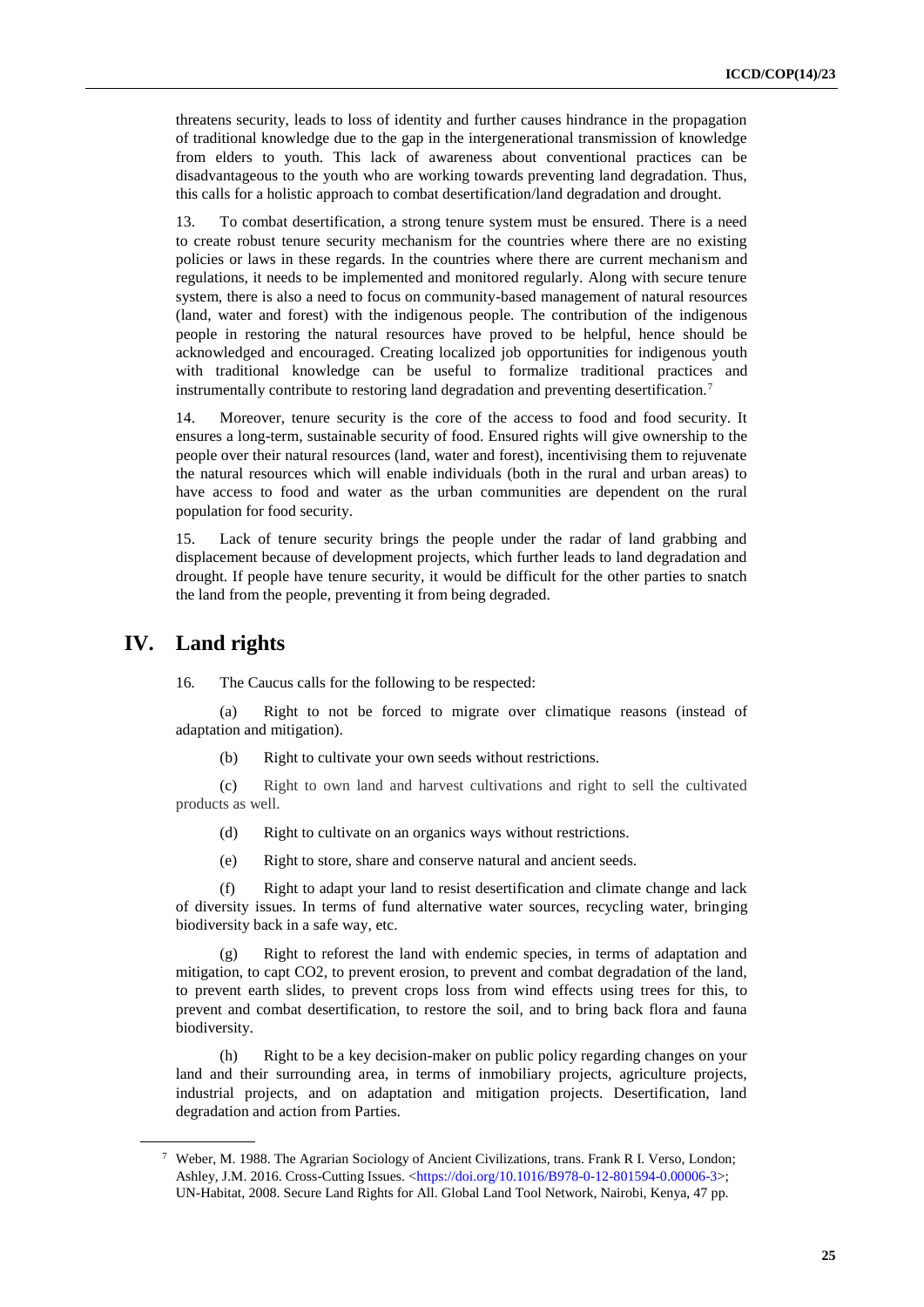(i) Rights for indigenous peoples to protect their native places, noting the traditional knowledge, faith-based components, and resilience for nature and biodiversity they have historically demonstrated.

(j) Rights for women to be equal partners in efforts, and implementation of solutions at all levels. Land rights are incomplete without rights of women

## **V. Food security**

17. Ensuring food security depends on a sustainable level of food production, which means that there should be the availability of not only human capital to increase production, but also land and water resources. Therefore, in order to ensure secure access to food and water to every human being, an ambitious and cross-cutting plan which tackles effectively and efficiently all the issues related to this focal problem is required. Desertification is mainly caused by overexploitation of natural resources, and, thus, the pollution of the developed countries while those parts of the world which are already extremely vulnerable have to shoulder its drastic effects.

18. Therefore, the fight against hunger and thirst must start from the reduction of global inequalities in wealth, standard of living, socioeconomic opportunities prompting developed countries to compensate others for the harm they caused and empowering vulnerable persons to be able to claim for reparation. To pursue this aim, global, international and national policies to implement intergenerational equity and sustainable developments are necessary. These policies must aim at raising awareness on the global burden of hunger and thirst and the urgency to improve standards of living, investing in education and spreading new technology and sensitizing developed and rich countries to fight for a more equal distribution of resources. From the organizational point of view, synergy and collaboration among global, supranational, international, national, local agents both institutional and private ones are essential.

## **VI. Livelihood security and sustainable consumption and production**

19. UNCCD and the United Nations Refugee Agency along with other agents must come together: their work is essential to predict which regions might be prone to produce land desertification refugees - and concur a plan, drafting the specific steps, that can address the issue in order to ensure access to food and water to every human being. Another fundamental action which must be transversely undertaken is a serious shift in the economic system with the adoption of a circular economy in order to ensure nil wastage of our resources. The flow of the circular economy employs the use of a well working cycle of recycling, reuse manufacturing and refurbishing of what exists versus the linear economy the world functions as right now. This circular economy would by no means cause a drop in the quality of life, and could be achieved without loss of revenue. In order to pursue this aim, developed countries must change their patterns of development and consumption while peoples and persons affected by desertification ought to claim for compensation to foster sustainable development and to build a circular economy.

20. To this regard, agricultural practices of those parts which suffer more from desertification must be improved in order to mitigate the effects of desertification. Since water and land are the most important goods for the integrity of the body, countries ought to ensure the secure accessibility to these goods protecting property rights of the locals. This is because in many countries, law privatizes groundwater while water should be made a public trust. The tenurial security is another fundamental element to fight against hunger and thirst. Only when indigenous people have tenurial security they can grow crops and have their livelihood. The last point needed to be stressed is the relation between land, job and education in order to make everyone able to get means of subsistence. To access food and water, land tenure system must be taken care of. Incentive regarding land opportunities comes as a localized job for the people – all people. Usually these jobs come with set credentials; that only helps the educated get jobs, the uneducated don't get opportunities -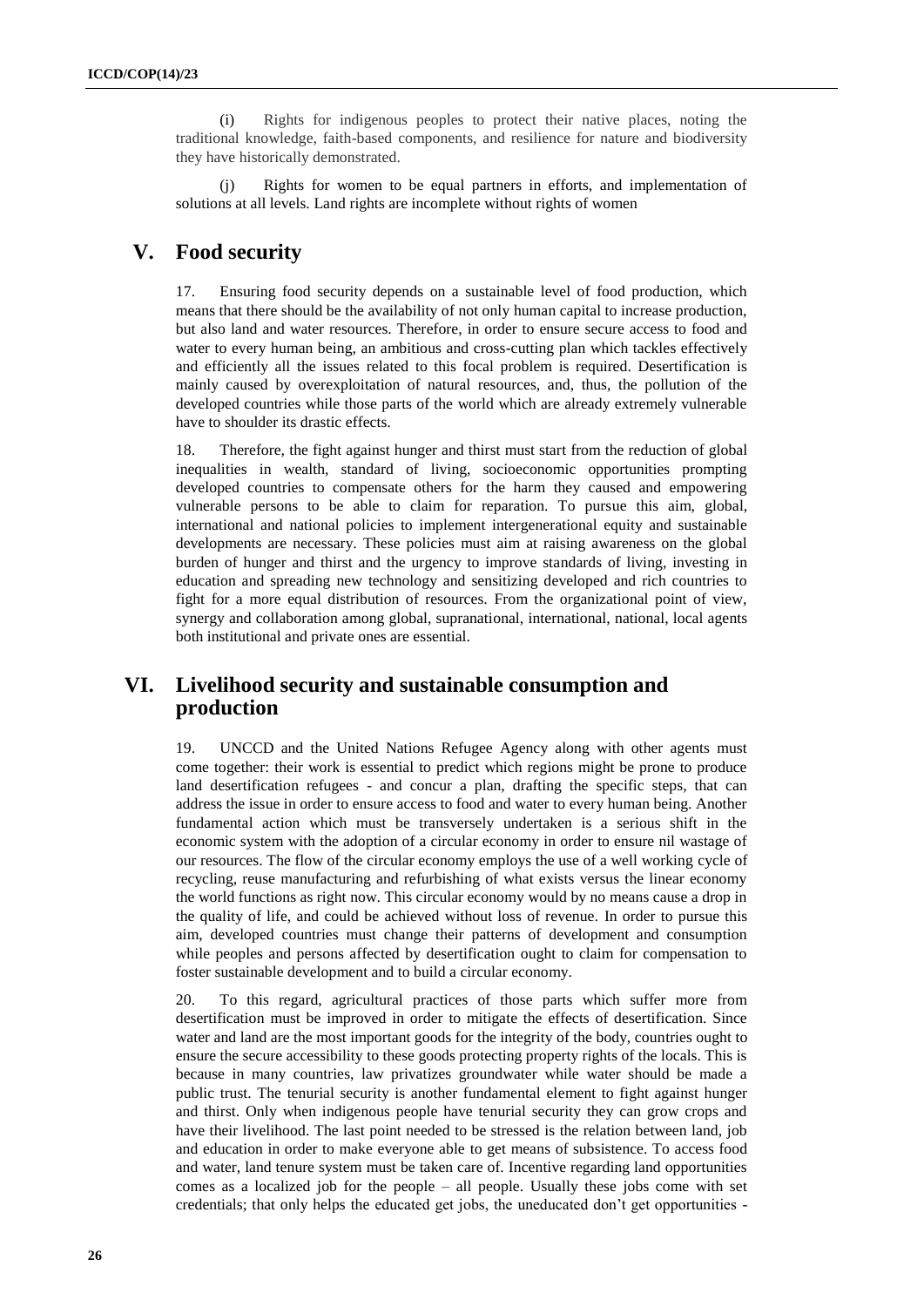therefore, we should ensure that as long as the skill exists, the job can be given. While there are many good examples of training and skilling centres being set up in developing nations, people and especially youth have to be given a choice to be trained in jobs of their choice.

## **VII. Adaptation measures for land degradation neutrality**

21. Among the plans and policies to fight against thirst and hunger, funded and targeted measures to reduce desertification play a key role. Within desertification it is possible to distinguish funded adaptation measures, which aims at reducing vulnerability of peoples and persons harmed by desertification helping them to adapt to the new environment, and funded mitigation measures, which aims at reducing desertification endorsing all the actions required to achieve this purpose, such as reforestation, recycling, plastic-free, etc. The two measures should be conceived as two sides of the same coin. Indeed, while the first measures ought to be directed to support the places suffering more from desertification working on the effects of it, the second measures ought to be adopted by all countries working on the causes of desertification. Funded adaptation and mitigation measures must first and foremost aim at raising awareness on the causes and effects of desertification among all peoples and persons. Funded adaptation and mitigation measures must include a clear procedure of accountability for their utilization. Thus, efficiency and effectiveness must be two core criteria to the assessment of their realization.

22. The Caucus urges Parties and non-Party stakeholders to implement the following actions to help ensure SLM and LDN, as well as enhance food and water security:

(a) Financing for SLM is on the low side as compared to climate change and biodiversity activities. The Global Environment Facility, as the financial mechanism of the Rio conventions including UNCCD must increase the portfolio for SLM in countries' allocations. Also, it will be vital to have the Global Environment Facility invest more in the SLM in its impact project.

(b) To restore degraded land/forests and prevent further deforestation, policy incentives should be put in place to ensure that the drivers of deforestation are addressed, while respecting traditional and indigenous agricultural livelihoods.

To avoid clearing of lands for agricultural purposes by those women and youth in the quest to lay claims on the land, Parties should demarcate areas in their respective countries as land banks for agricultural purposes to guarantee land tenure and land rights for long-term farming activities of women and youth.

(d) Unsuitable laws and rules regarding access to land must be redefined to ensure long-term land rights and tenure security.

(e) Moreover, the rights of forest-dependent populations, and particularly indigenous peoples and local communities should be protected, strengthened, and empowered. They must be assured of the right to the benefits associated with forest preservation and SLM. This will incentivize them to control, reverse, and avoid land degradation.

(f) To ensure the Convention is implemented by countries to the best of their abilities, Caucus calls upon the secretariat and partner agencies, as a matter of urgency, to facilitate the preparation of a legally binding instrument on drought, sand and dust for adoption.

(g) Educational programmes at school and university level must be initiated and promoted to ensure that the youth have access to information and knowledge base required for understanding sustainable agriculture and aligned fields, also overlapping with the Article 12 of Paris Agreement.

(h) Parties must encourage entrepreneurship in climate change with particular focus on agriculture, technological innovation, sustainable living and support youth engagement through formalized policy and schemes at national level. The United Nations should also support youth engagement in agriculture, ecology and environment.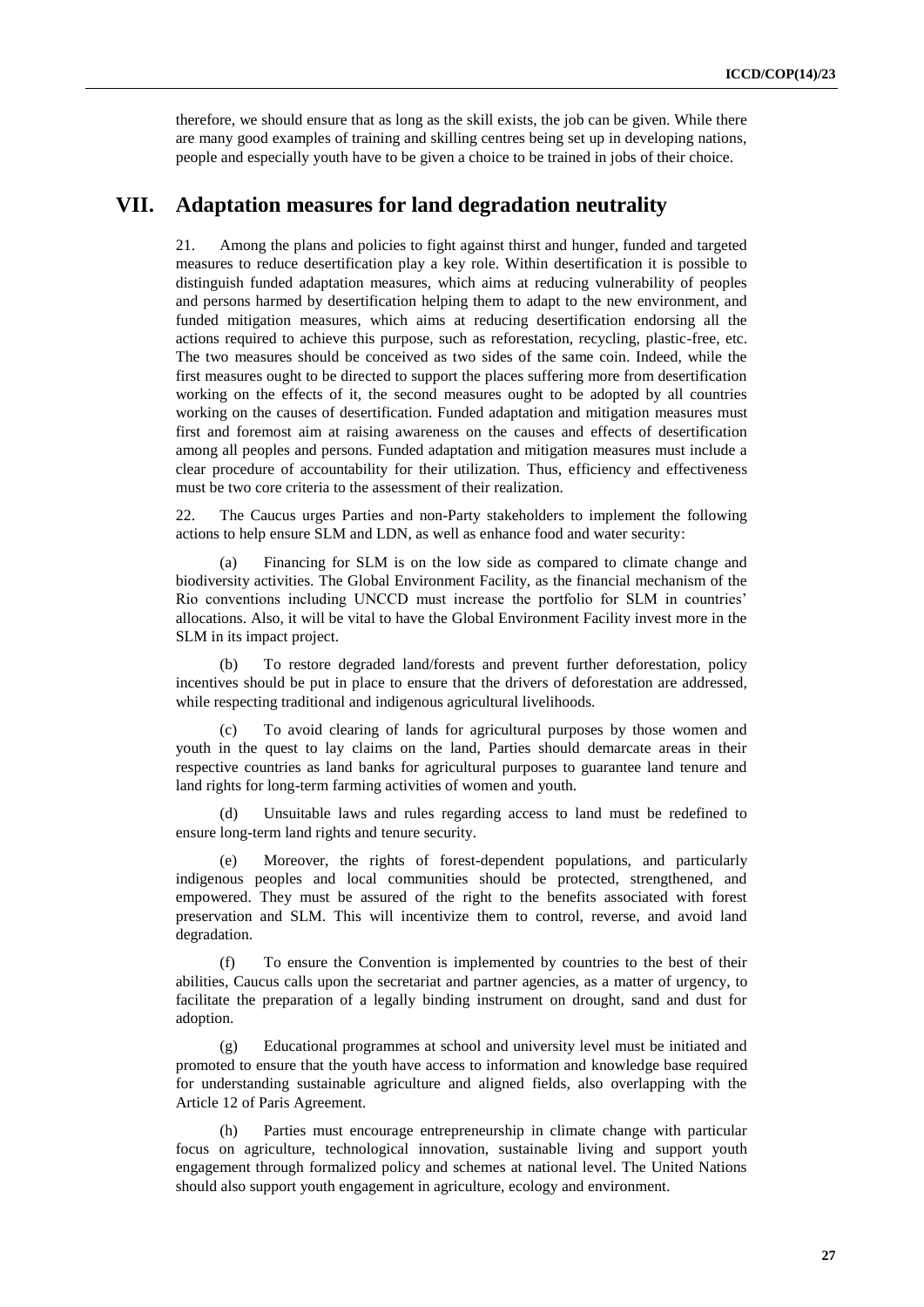(i) Given that uncontrolled use of chemicals in agriculture over the past so many decades across the globe had resulted in land degradation, the transition to chemical-free organic agriculture is a necessity.

(j) Food is the single-most essential element of our daily lives, critical to survival. Parties must initiate a gradual ban on the use of harmful chemicals in agriculture to ensure the people's health and well-being. To ensure that the growing need for food is met, supplementary programmes such as the following must be promoted:

- (i) Community Farming;
- (ii) Community kitchens;
- (iii) Food collection centres for leftover food that is safe and fit for consumption;
- (iv) Regulating the industry on food waste.

(k) Thus, by ensuring that food wastage is controlled and reduced with effective implementation of these programmes, the ban on the use of chemicals in agriculture could be implemented and the transition towards organic agriculture could be successful. The Caucus calls upon Parties to use the armed forces and other public workers to help with mitigation and adaptation works as some Parties are already doing in an effective and successful way.

(l) Enhance people's involvement in decision-making process on mitigation and adaptation measures; and on decision-making process on changes of the use of their lands and surroundings, in terms of agriculture, inmobiliary development, and industrial development.

(m) Caucus calls upon United Nations agencies, international organizations, and nations to implement policies for the reforestation of the planet, recycling of water, and rehabilitation of the lands.

## **VIII. Meaningful youth engagement**

23. The Caucus acknowledges that meaningful youth engagement is central to attaining the goals of the UNCCD, while highlighting the principles and barriers for meaningful youth engagement. Young people are already, and will continue to deal with the consequences that past generations have created, thus, inputs of young people must be valued. Young people must be directly consulted in the development, implementation, monitoring, and evaluation of all efforts made to combat land degradation and desertification. This declaration also reaffirms commitment of youth and youth organizations to protect and promote the rights of the global youth:

Regulatory norms and forums should be built to see if the youth voices made are on record and are being used in real decision-making by policymakers.

(b) There should be more frequent and permanent engagements of youth bodies, beyond intergovernmental proceedings.

(c) Local authorities should be engaged to understand the cause of LDN that can help the youth to mobilize their resources for young leaders in their actions pertaining to LDN specifics.

(d) There is a need for more education and awareness programmes regarding the United Nations mandates offered to all youth bodies and universities to ensure representation from all levels.

(e) Youth must be involved in decision-making at the local, state, regional and international levels.

Special attention must be given to engage indigenous youth as they are equipped with the traditional ecological knowledge of their people.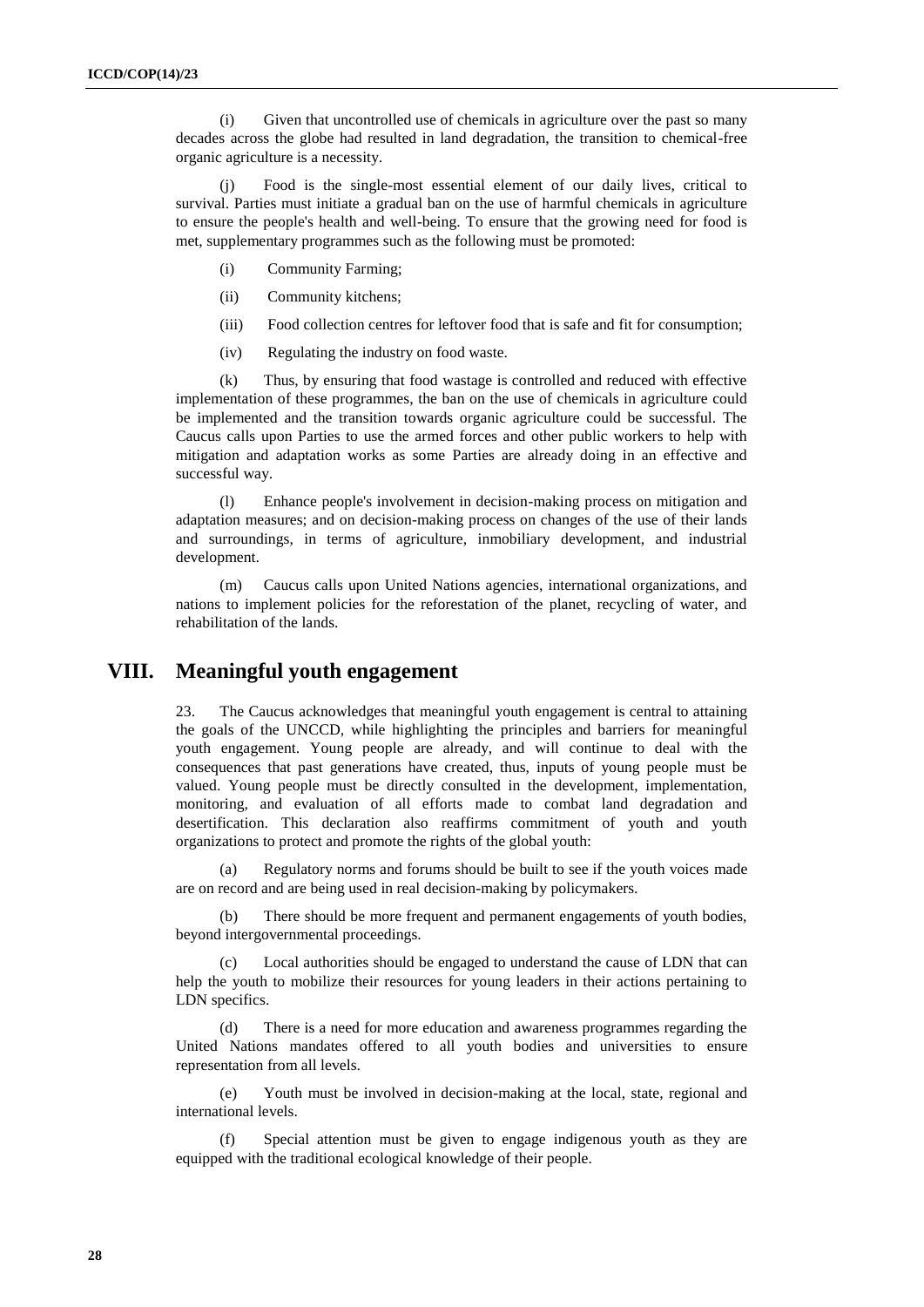(g) Efforts should be made to reach a mandatory 30 per cent of youth representation as part of country delegations for the effective representation of youth issues in all UNCCD decision-making processes.

(h) Educational institutions at all levels must incentivize the students engaged in combating desertification/land degradation and drought by rewarding credits or certifications.

(i) Public and private sector must incentivize the employees engaged in contributing to the LDN.

(j) Green jobs must be created at the grass-roots level for the rural youth.

(k) Youth from various faith-based organizations should be further involved in achieving LDN targets. Interfaith initiatives for LDN should be given more cooperation in terms of acceptance, resources and policymaking.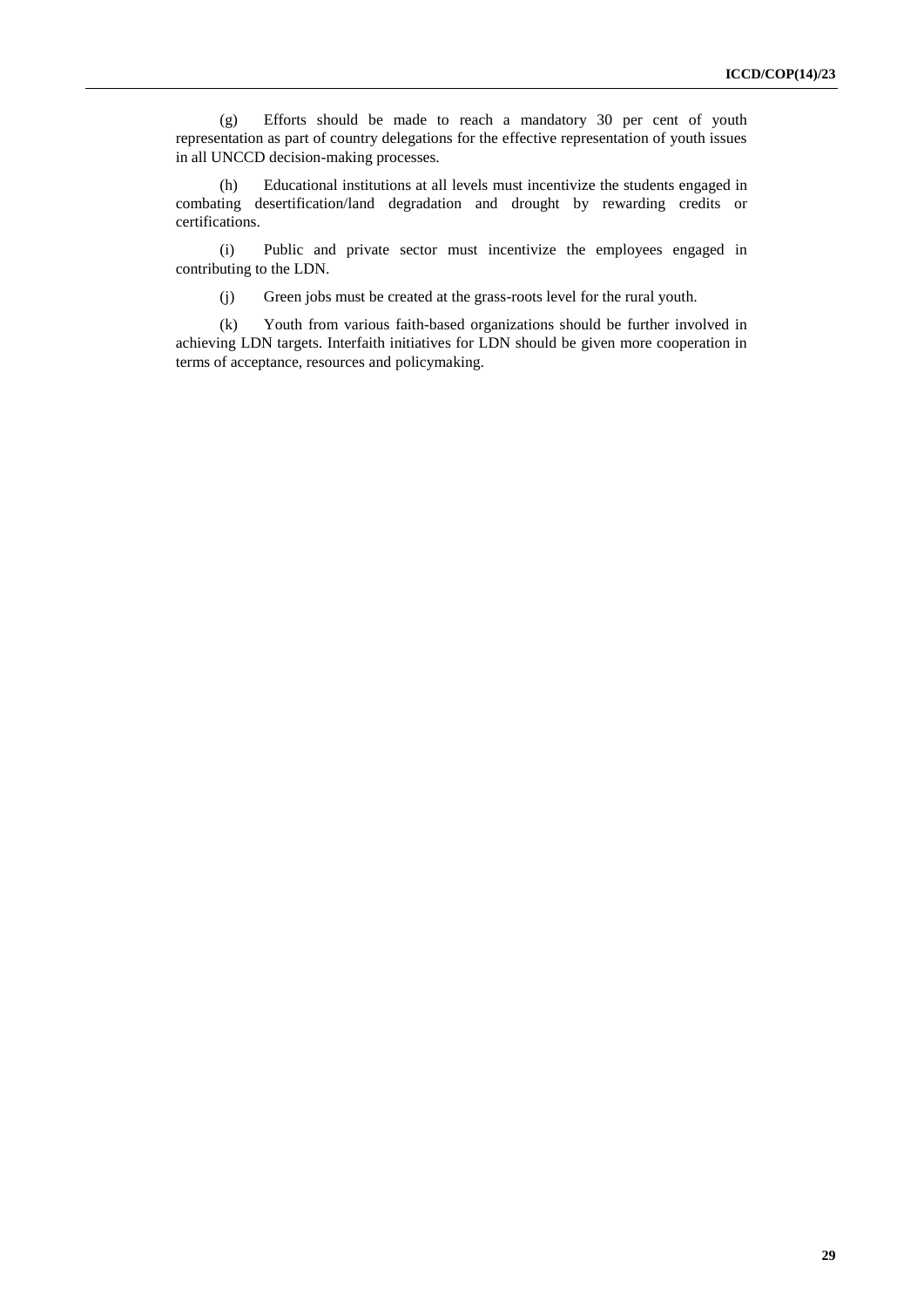## **Annex IV**

## **Documents before the Conference of the Parties at its fourteenth session**

[English only]

| Document symbol                      | Title                                                                                                                                                                                                                                                      |
|--------------------------------------|------------------------------------------------------------------------------------------------------------------------------------------------------------------------------------------------------------------------------------------------------------|
| ICCD/COP(14)/1                       | Provisional agenda and annotations. Note by the secretariat                                                                                                                                                                                                |
| ICCD/COP(14)/2                       | Integration of Sustainable Development Goal 15 and related target 15.3 into<br>the implementation of the United Nations Convention to Combat<br>Desertification and land degradation neutrality. Report by the Executive<br>Secretary                      |
| ICCD/COP(14)/3                       | Modalities, criteria and terms of reference for a midterm evaluation of the<br>UNCCD 2018-2030 Strategic Framework. Note by the secretariat                                                                                                                |
| ICCD/COP(14)/4                       | Report on progress made in the implementation of the United Nations<br>Convention to Combat Desertification communication plan and the United<br>Nations Decade for Deserts and the Fight against Desertification (2010–<br>2020). Note by the secretariat |
| ICCD/COP(14)/5                       | Promotion and strengthening of relationships with other relevant conventions<br>and international organizations, institutions and agencies. Note by the<br>secretariat                                                                                     |
| ICCD/COP(14)/6                       | Programme and budget for the biennium 2020–2021. Note by the secretariat                                                                                                                                                                                   |
| $ICCD/COP(14)/7-$<br>ICCD/CRIC(18)/2 | Comprehensive multi-year workplan for the Convention (2020–2023) and<br>two-year costed work programme for the Convention (2020–2021). Note by<br>the secretariat                                                                                          |
| ICCD/COP(14)/8                       | Financial performance for the Convention trust funds. Note by the secretariat                                                                                                                                                                              |
| ICCD/COP(14)/9                       | Audited financial statements for the Convention trust funds for the biennium<br>2018–2019 as at 31 December 2018. Note by the secretariat                                                                                                                  |
| ICCD/COP(14)/10                      | Audited financial statements for the Convention trust funds for the biennium<br>ended 31 December 2017, including the report of the United Nations Board of<br>Auditors. Note by the secretariat                                                           |
| ICCD/COP(14)/11                      | Report on the status of contributions to the Convention trust funds for the<br>biennium 2018–2019. Note by the secretariat                                                                                                                                 |
| ICCD/COP(14)/12                      | Report of the Evaluation Office. Note by the secretariat                                                                                                                                                                                                   |
| ICCD/COP(14)/13                      | Participation and involvement of civil society organizations in meetings and<br>processes of the United Nations Convention to Combat Desertification. Note<br>by the secretariat                                                                           |
| ICCD/COP(14)/14                      | Participation and involvement of the private sector in meetings and processes<br>of the United Nations Convention to Combat Desertification and the business<br>engagement strategy. Note by the secretariat                                               |
| ICCD/COP(14)/15                      | Accreditation of intergovernmental organizations, civil society organizations<br>and representatives from the private sector, and admission of observers. Note<br>by the secretariat                                                                       |
| ICCD/COP(14)/15/Add.1                | Accreditation of intergovernmental organizations, civil society organizations<br>and representatives from the private sector, and admission of observers. Note<br>by the secretariat. Addendum                                                             |
| ICCD/COP(14)/16                      | Follow-up on policy frameworks and thematic issues: Drought. Note by the<br>secretariat                                                                                                                                                                    |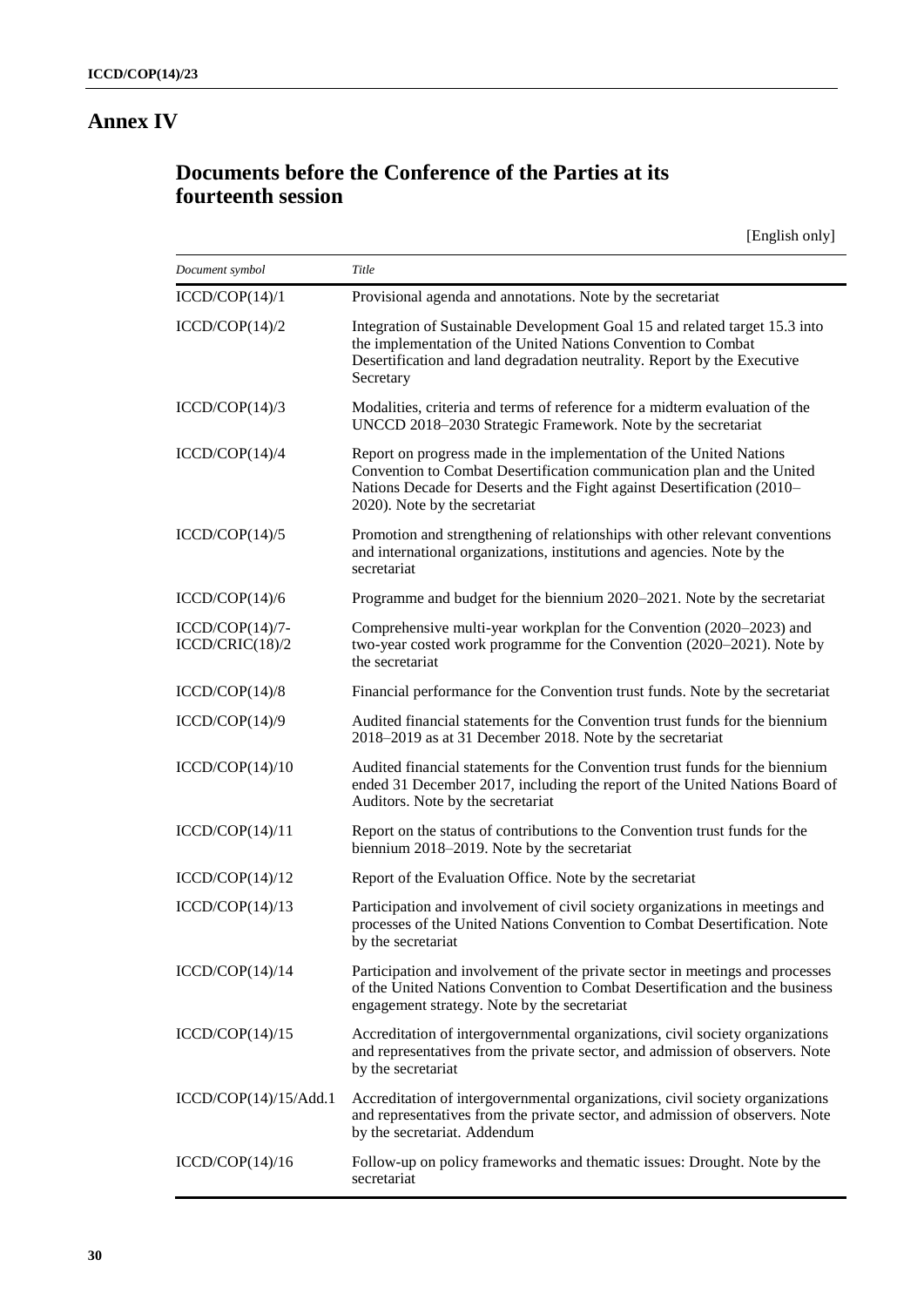| Document symbol                 | Title                                                                                                                                                                                                  |
|---------------------------------|--------------------------------------------------------------------------------------------------------------------------------------------------------------------------------------------------------|
| ICCD/COP(14)/17                 | Follow-up on policy frameworks and thematic issues: Sand and dust storms.<br>Note by the secretariat                                                                                                   |
| ICCD/COP(14)/18                 | Follow-up on policy frameworks and thematic issues: Gender. Note by the<br>secretariat                                                                                                                 |
| ICCD/COP(14)/19                 | The positive role that measures taken under the Convention can play to<br>address desertification/land degradation and drought as one of the drivers that<br>causes migration. Note by the secretariat |
| ICCD/COP(14)/20                 | New and emerging issues: land tenure. Note by the secretariat                                                                                                                                          |
| ICCD/COP(14)/21 <sup>8</sup>    | Credentials of delegations. Report of the Bureau to the Conference of the<br>Parties                                                                                                                   |
| ICCD/COP $(14)/22$ <sup>9</sup> | Credentials of delegations. Final report of the Bureau to the Conference of the<br>Parties                                                                                                             |
| ICCD/COP(14)/INF.1              | Information for participants. Note by the secretariat                                                                                                                                                  |
| ICCD/COP(14)/INF.2              | Note on the special segment of the Conference of the Parties at its fourteenth<br>session. Note by the secretariat                                                                                     |
| ICCD/COP(14)/INF.3              | Options for additional arrangements for drought under the United Nations<br>Convention to Combat Desertification. Note by the secretariat                                                              |
| ICCD/COP(14)/INF.4              | Status of ratification of the United Nations Convention to Combat<br>Desertification. Note by the secretariat                                                                                          |
| ICCD/COP(14)/INF.5              | List of participants                                                                                                                                                                                   |
| ICCD/COP(14)/MISC.1             | The Peace Forest Initiative                                                                                                                                                                            |

## **Documents before the Committee for the Review of the Implementation of the Convention at its eighteenth session**

| Document symbol                          | Title                                                                                                                                                             |
|------------------------------------------|-------------------------------------------------------------------------------------------------------------------------------------------------------------------|
| ICCD/CRIC(18)/1                          | Provisional agenda and annotations. Note by the secretariat                                                                                                       |
| $ICCD/COP(14)/7-$<br>ICCD/CRIC(18)/2     | Comprehensive multi-year workplan for the Convention (2020–2023) and<br>two-year costed work programme for the Convention (2020–2021). Note by<br>the secretariat |
| ICCD/CRIC(18)/3                          | Report on the performance of Convention institutions and subsidiary bodies<br>$(2018-2019)$ . Note by the secretariat                                             |
| $ICCD/COP(14)/CST/7-$<br>ICCD/CRIC(18)/4 | Outcomes of the work of the Committee on Science and Technology on a<br>monitoring framework for the strategic objective on drought. Note by the<br>secretariat   |
| ICCD/CRIC(18)/5                          | Report by the Global Environment Facility on the financing of programmes<br>and projects concerning desertification/land degradation and drought                  |
| ICCD/CRIC(18)/6                          | Report by the Global Mechanism on update on the Global Support Programme<br>in support of UNCCD reporting                                                         |

<sup>8</sup> This document has been discontinued.

<sup>&</sup>lt;sup>9</sup> This document replaces a previous version, ICCD/COP(14)/21, which was issued in English only.